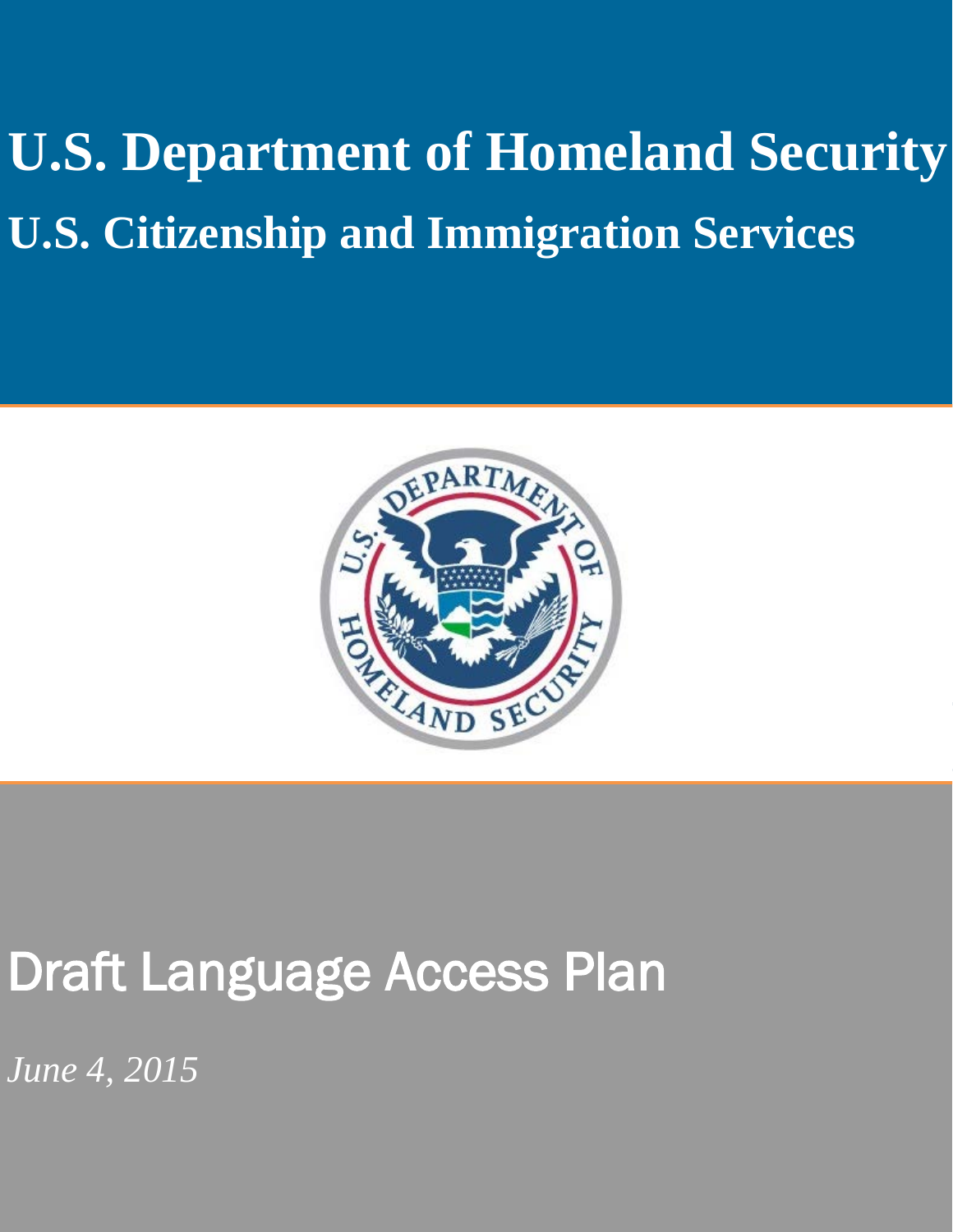# **Table of Contents**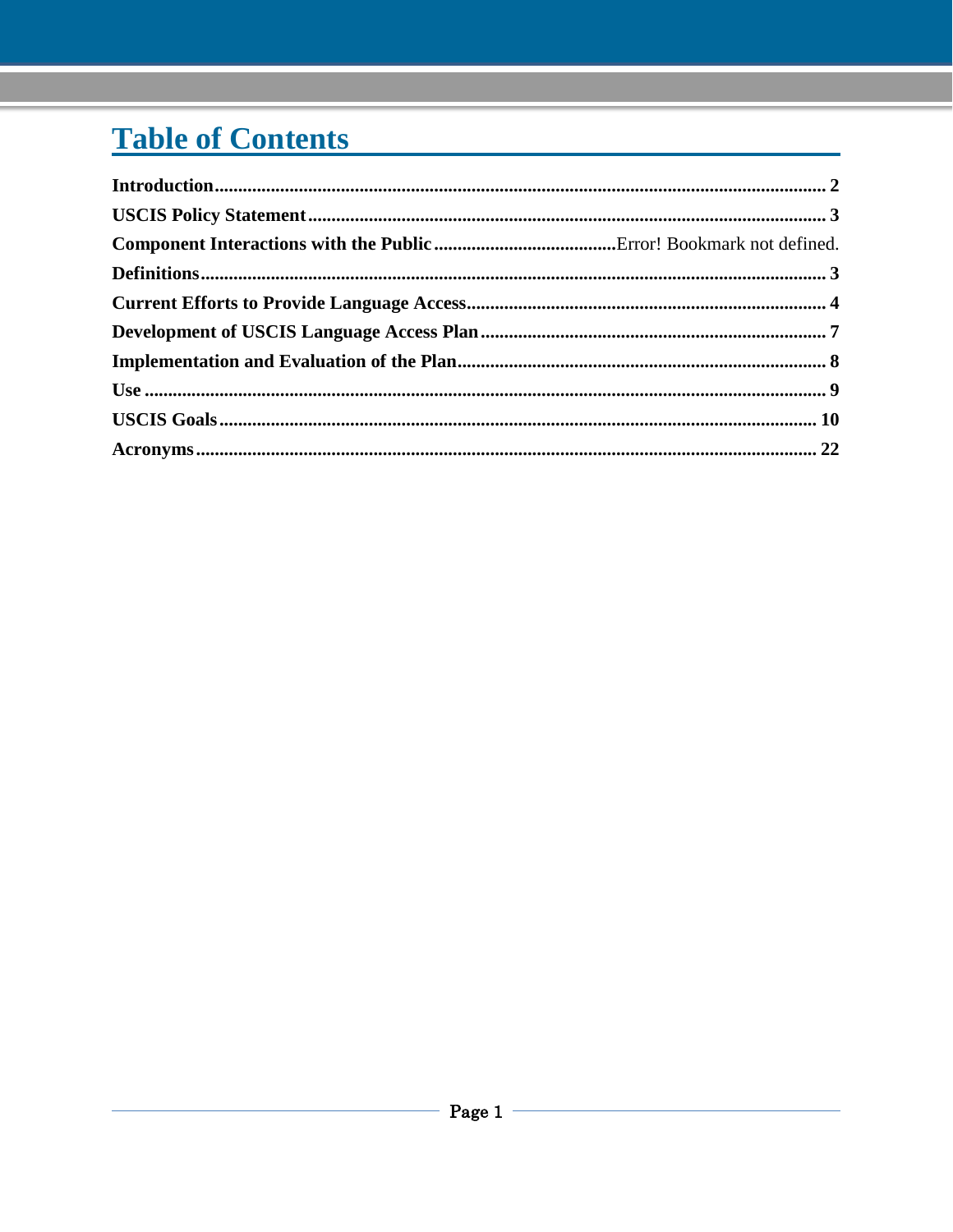### <span id="page-2-0"></span>**Introduction**

U.S. Citizenship and Immigration Services (USCIS) is the component within the Department of Homeland Security (DHS) responsible for adjudicating immigration benefits, promoting citizenship and ensuring the integrity of the nation's immigration system. USCIS has more than 18,000 federal and contract employees in 250 offices across the globe and includes the following Directorates that adjudicate applications and petitions for immigration benefits: Service Center Operations; Field Operations; and Refugee, Asylum, and International Operations. Other directorates and program offices do not adjudicate benefit applications. Instead, they manage specific programs, lead communications and public engagements, and support DHS and USCIS as a whole. See USCIS Goals for a detailed description of USCIS's public-facing program offices and directorates, and the specific goals and activities that each has undertaken to address the needs of limited English proficient (LEP) individuals.

[Executive Order \(EO\) 13166](http://www.gpo.gov/fdsys/pkg/FR-2000-08-16/pdf/00-20938.pdf) directs each Federal agency to "examine the services it provides and develop and implement a system by which LEP individuals can meaningfully access those services consistent with, and without unduly burdening the fundamental mission of the Agency," (65 Fed. Reg. 50, 121 [Aug 16, 2000]). The Department of Justice's (DOJ's) Civil Rights Division issued guidance that defined LEP persons as "[i]ndividuals who do not speak English as their primary language and who have a limited ability to read, write, speak, or understand English," (67 Fed. Reg. 41,455, 41,459 (June 18, 2002)). The DHS Language Access Plan requires each component to draft its own plan. Accordingly, USCIS drafted this plan.

USCIS regularly interacts with customers in languages other than English through interpreters and translated materials. USCIS has an established practice of producing educational and outreach materials in multiple languages, making these translated materials publicly available on [uscis.gov](http://www.uscis.gov/) and [uscis.gov/espanol,](http://www.uscis.gov/espanol) and hosting public engagement sessions in other languages. Applicants may bring an interpreter with them to field offices to assist in interviews and other interactions. USCIS is examining its policy to clarify who may serve as an interpreter in interviews. Receipt notices for USCIS applications currently instruct applicants to bring their own interpreters. USCIS continues to assess customers' needs and develop resources and policies that reflect the needs of LEP individuals.

This plan establishes goals and guidelines, consistent with [EO 13166](http://www.gpo.gov/fdsys/pkg/FR-2000-08-16/pdf/00-20938.pdf) and the [DHS Language](http://www.lep.gov/guidance/040312_crcl-dhs-language-access-plan.pdf) [Access Pl](http://www.lep.gov/guidance/040312_crcl-dhs-language-access-plan.pdf)an for interacting with LEP individuals. This plan summarizes USCIS's current efforts to ensure meaningful access for LEP individuals and analyzes language access at USCIS. The USCIS Language Access Plan will be posted to USCIS's Multilingual Resources Page [\(uscis.gov/multilingual\)](http://www.uscis.gov/multilingual) and on the USCIS intranet for internal use.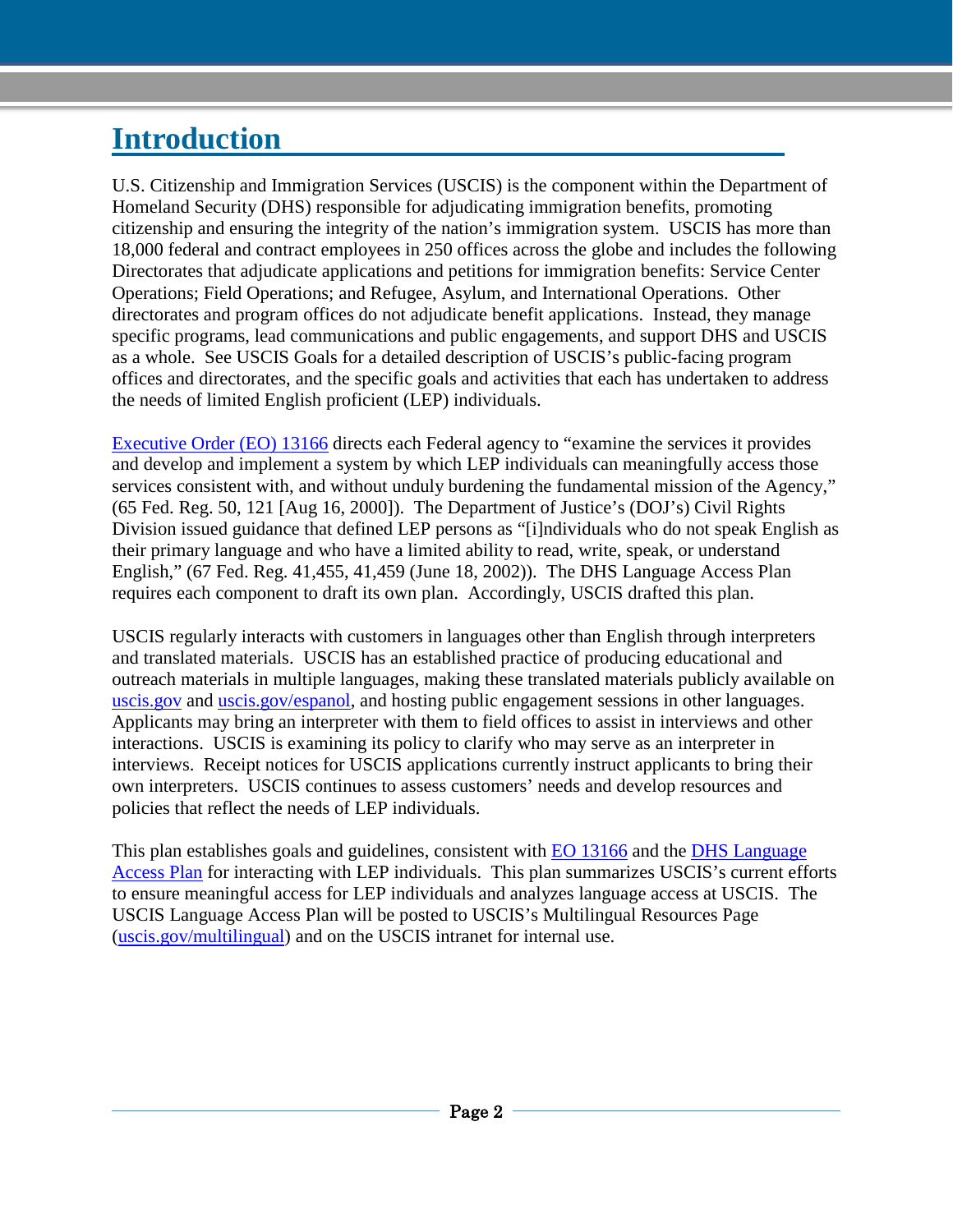# <span id="page-3-0"></span>**USCIS Policy Statement**

*USCIS follows the DHS-wide language access policy in the DHS Language Access Plan, and will take reasonable steps to provide meaningful access for individuals with limited English proficiency to its services, resources, activities, and programs, consistent with, and without unduly burdening, the agency's fundamental mission. USCIS will incorporate language access considerations in its routine strategic and business planning, identify and translate materials into the most frequently encountered languages, provide interpretive support or guidance where appropriate, and educate its personnel about language access responsibilities and how to utilize available language access resources.*

This policy applies to all USCIS employees who interact with the general public whether in person or by electronic or telephonic means.

# <span id="page-3-1"></span>**Definitions**

- i. **Bilingual persons:** Persons who are bilingual are fluent in two languages and are able to conduct the business of the workplace in either of those languages. This is to be distinguished from proficiency in more than one language. An individual who is proficient in a language may, for example, be able to greet an LEP individual in his or her language, but not conduct agency business in that language. Interpretation and translation require the interpreter to be fluently bilingual, and also require additional specific skills as described below in (iii)
- ii. **Interpretation and translation:** Interpretation involves oral communication. Translation involves written communication. Simultaneous interpretation involves the immediate communication of meaning from one language into another. An interpreter conveys meaning orally; as a result, interpretation requires skills different from those needed for translation. Interpreting is a complex task that combines several abilities beyond language competence in order to deliver an effective professional interpretation. From the standpoint of the user, a successful interpretation is one that faithfully and accurately conveys the meaning of the source language orally, reflecting the style, register, and cultural context of the source message, without omissions, additions, or embellishments. Professional interpreters are subject to specific codes of conduct and should be trained in interpretive skills, ethics, and subject-matter language. DHS components using the services of interpreters should request information about certification, assessments taken, qualifications, experience, and training. Interpreters may be physically present, or, in appropriate circumstances, may participate by videoconference or telephone. When videoconferencing or telephonic interpretation are used, options include connecting directly with a specific professional interpreter with known qualifications, or using a company that provides telephonic interpretation services and has in place quality control and privacy safeguards.
- iii. **Language Assistance Services:** Oral and written language services provided to help LEP individuals communicate effectively with USCIS staff and to provide LEP individuals with meaningful access to services, activities, or other programs administered by USCIS.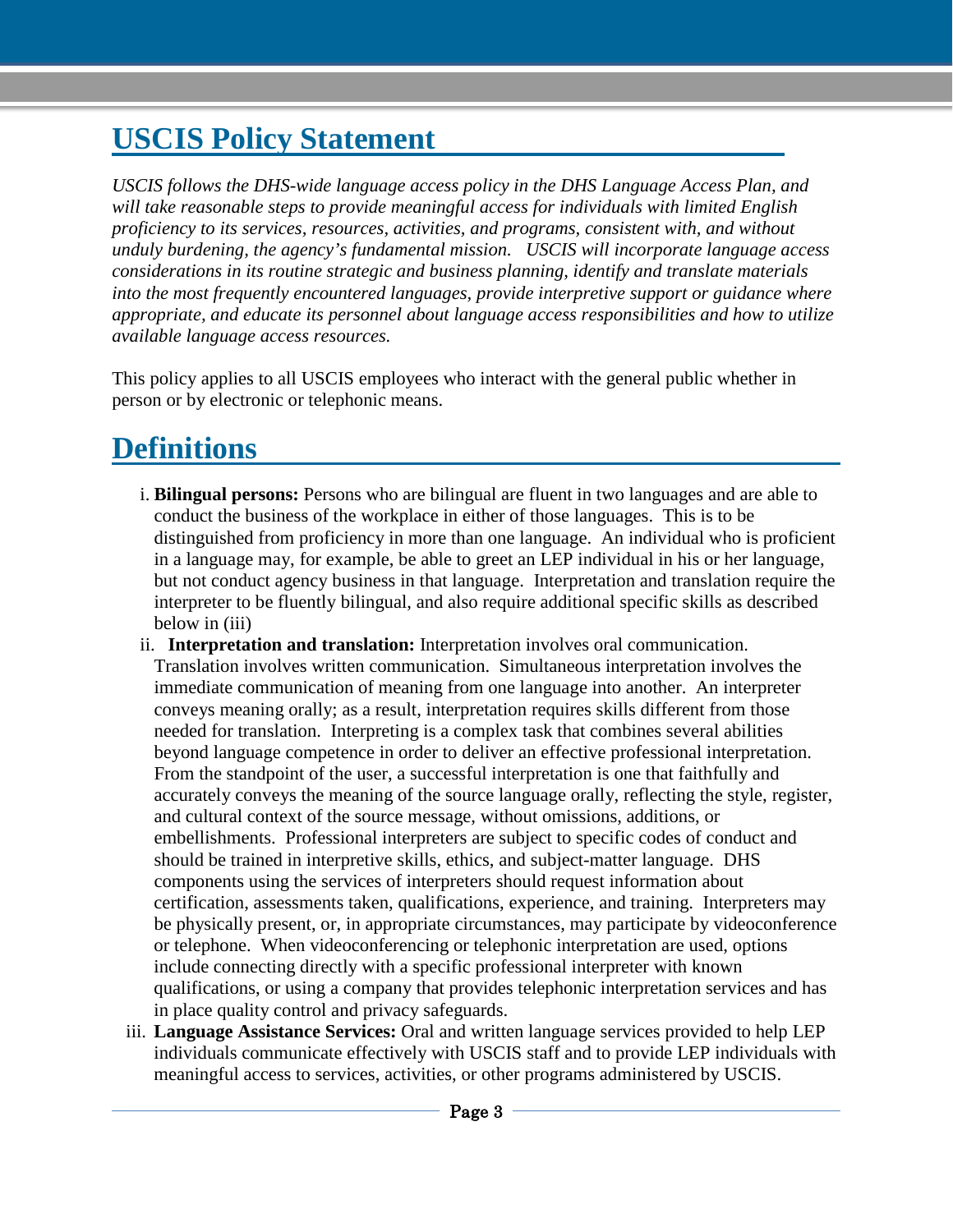Language assistance may be provided in the form of translated materials, competent interpreters or interpreter monitors provided by USCIS to monitor the interpretation services of the interpreter provided by the applicant or petitioner.

- iv. **Limited English Proficient Persons:** Persons who do not speak English as their primary language and who have a limited ability to read, speak, write, or understand English.
- v. **Bilingual staff***:* A USCIS staff person who has been assessed as fluent in speaking, reading or writing English and one other language and is able to conduct the business of the workplace in either of those languages. This is to be distinguished from proficiency in more than one language. An individual who is proficient in a language may, for example, be able to greet an LEP individual in his or her language, but not conduct agency business in that language.
- vi. **Primary Language:** A person's primary language is the language in which the person communicates most effectively.

# <span id="page-4-0"></span>**Current Efforts to Provide Language Access**

USCIS takes seriously its obligation to provide LEP persons with meaningful access to its services. USCIS continues to find new ways to meet the needs of LEP individuals by providing public engagement sessions hosted in other languages, translating materials, and conducting selfassessments of language access efforts.

#### **Language Access at USCIS Field Operations Interviews**

USCIS domestic field offices handle scheduled interviews for non-asylum related applications. In 2010, the Field Operations Directorate (FOD) conducted an informal survey that found that among the customers who required an interpreter, the languages most commonly spoken were Spanish, Chinese, Vietnamese, Arabic, Russian, Haitian Creole, Korean, Punjabi, and Urdu.

Field offices supplement the information provided by the National Customer Service Center (NCSC) telephone line and [uscis.gov](http://www.uscis.gov/) by providing information and customer service through brochures and in-person information counter appointments scheduled through the [InfoPass](https://infopass.uscis.gov/) system, which is available in 12 languages. Field Operations uses the resources of the Customer Service and Public Engagement (CSPE) Directorate as well as the translated materials provided by CSPE and the Office of Communications (OCOMM) to provide resources and support services to LEP persons in USCIS field offices and when responding to InfoPass appointments.

Bilingual staff, contract employees, and personnel from other DHS offices and federal partners provide support, as needed, at information counters at field offices in languages other than English. Applicants may bring an interpreter with them to field offices. USCIS is examining its policy to clarify who may serve as an interpreter in interviews. Receipt notices for USCIS applications currently instruct applicants to bring their own interpreters.

#### **Language Access at USCIS Asylum Division Interviews**

The Asylum Division is responsible for adjudicating applications for asylum under section 208 of the Immigration and Nationality Act and requests for suspension of deportation or special-rule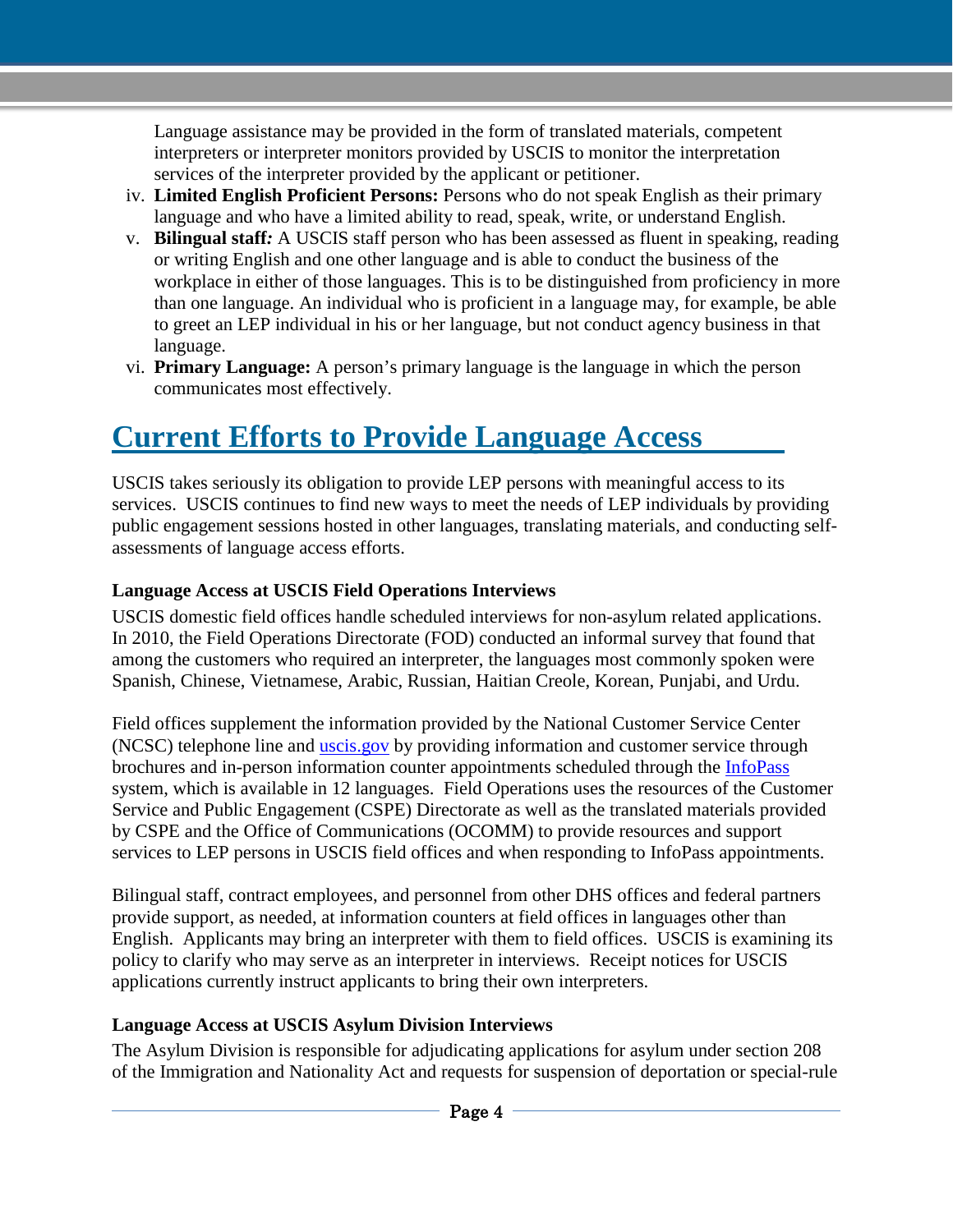cancellation of removal under section 203 of the Nicaraguan Adjustment and Central American Relief Act (NACARA). In addition, the Asylum Division determines credible fear, reasonable fear and safe third-country screening processes.

Regulations related to asylum adjudication require that asylum seekers provide their own competent interpreters at scheduled asylum interviews, at no expense to the Government. The interpreter must be at least 18 years of age and fluent in both the native language of the applicant, or other language in which the applicant is fluent, and English. The interpreter may be a family member, friend, or other person associated with the LEP person. Neither the applicant's attorney or representative, nor a representative of the applicant's country of nationality or last habitual residence, nor witness testifying on behalf of the applicant may serve as the interpreter.

NACARA applicants who are unable to proceed with the interview in English must provide a competent interpreter, at no expense to the Government, who is fluent in English and a language in which they are fluent, who is not their legal representative or a witness testifying on their behalf. In situations where the NACARA request is associated with an asylum application, the interpreter may not be a representative or employee of the applicant's country of nationality, or if stateless, country of last habitual residence. If at any time the asylum officer believes that the interpreter is not competently interpreting at the interview, the asylum officer may terminate and reschedule the interview. The applicant will receive written notice that he or she will be scheduled for another interview, at which time he or she must bring a competent interpreter. Many NACARA appointment, instructional and decision notices are available in English and Spanish.

The Asylum Division also uses a telephonic interpretation service to monitor the affirmative asylum interviews in order to ensure the quality and integrity of the interpretation. The Asylum Division has blanket purchase agreements (BPAs) with two selected firms to provide monitoring services for asylum-related interviews. Apart from providing monitoring services for affirmative asylum interviews, the Asylum Division provides interpretation services to individuals in the credible fear, reasonable fear and safe third-country screening processes. Regulations or Asylum Division procedures mandate that the Government provide interpreters to individuals undergoing each of these processes when they receive an orientation, when they are interviewed for protection screening determinations, and at the time that the Government issues their decisions. The Asylum Division evaluates legal requirements, USCIS policy, available funding, and customer service needs to establish BPAs for interpretation services to support the Asylum Division's mission of enabling trained asylum officers to conduct interviews as described above. The public is informed of the availability of translated materials and other information and resources on **uscis.gov** and through regularly scheduled meetings with nongovernmental organization representatives.

#### **Contact with LEP Persons Outside the Interview Environment**

**Bilingual Customer Service:** The National Customer Service Center provides nationwide telephone assistance to customers calling from within the United States about immigration benefits and services. All callers are immediately informed that all levels of call support are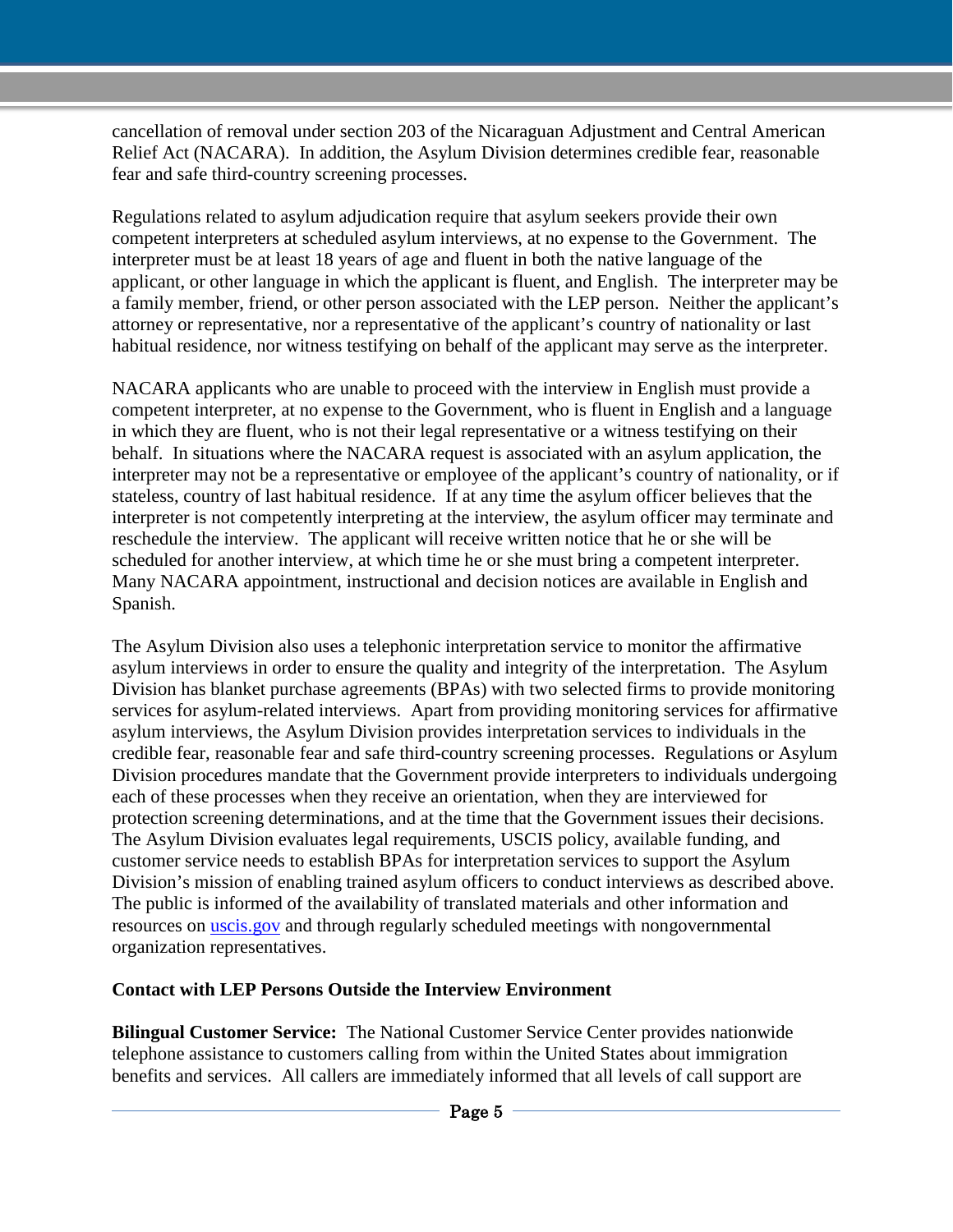available in Spanish. USCIS conducts monthly surveys and quarterly focus groups to assess customer satisfaction and determine the most common primary languages of the USCIS customer base. USCIS has conducted multiple self-assessments that indicate that Spanish is overwhelmingly the most frequently-cited primary language of non-English callers to the NCSC.

**Bilingual Website:** USCIS maintains a Spanish-language website, *uscis.gov/espanol.* Since its launch in 2009, this website has consistently been one of the top-ranked federal websites in customer satisfaction, as recorded through the American Customer Satisfaction Index's online survey. More than 7,000 users visit the site each day, and the number continues to grow.

**Multilingual Issue-Based Outreach:** USCIS regularly hosts multilingual engagements to allow the LEP community to engage with USCIS on a variety of issues in person, by teleconference, email, Twitter, and via live streaming video. USCIS hosts quarterly Spanish events (*Enlace*), biannual Chinese engagements (*Jiao liu*), an annual Vietnamese event (*Giao tiep*), a Korean engagement (*Sulmyounghwae*) and in FY 2015, an Arabic engagement (*Musharakah*). Topics included petitioning for an immediate relative, citizenship, and immigration fraud and prevention. These events are supplemented by extensive multilingual outreach conducted by USCIS field offices, and reach more than 10,000 participants a year. USCIS offers free webinars to employers about E-Verify and Form I-9, Employment Eligibility Verification, in Spanish, and a free webinar on employee rights in Spanish. USCIS also offers a variety of E-Verify materials in more than 20 languages on its [Foreign Language Resources](http://www.uscis.gov/e-verify/publications/foreign-language-resources) page.

**Multilingual Media Outreach:** USCIS regularly disseminates materials to foreign language media and disseminates translated material, such as press releases and fact sheets, to Spanishlanguage media outlets. USCIS regularly uses social media, such as Twitter, Facebook and YouTube, to disseminate translated messages in Spanish and in other languages as needed. In FY 2015, the E-Verify program added closed captions in six languages to the E-Verif[y:](http://www.uscis.gov/e-verify/publications/foreign-language-resources)  [Employee Rights and Responsibilities](http://www.uscis.gov/e-verify/publications/foreign-language-resources) video which had been available in English and Spanish since 2010.

**Multilingual Resources and Fact Sheets:** USCIS regularly translates informational brochures into other languages. USCIS launched [uscis.gov/multilingual,](http://www.uscis.gov/multilingual) where all materials available in different languages are centralized for easier accessibility. Information on program-specific materials, like E-Verify, the Systematic Alien Verification for Entitlements (SAVE) program, citizenship, and the unauthorized practice of immigration law, is available in different languages on the [Multilingual Resources](http://www.uscis.gov/tools/multilingual-resource-center) Page and on the pages for those programs. In FY 2011, USCIS developed brochures in 14 languages on the unauthorized practice of immigration law, all of which are available on the USCIS website and four of which (English, Spanish, Chinese, and Haitian Creole) are available in hard copy.

**InfoPass and Information Counter Appointments:** Customers may use 12 languages to make appointments to visit their local USCIS office through an online scheduling program called [InfoPass.](http://infopass.uscis.gov/) InfoPass is available in English, Spanish, Haitian Creole, Vietnamese, Chinese, Tagalog, Russian, Portuguese, French, Korean, Polish and Arabic. A survey of InfoPass use showed that during the third quarter of FY 2014, 76.2 percent of customers chose English and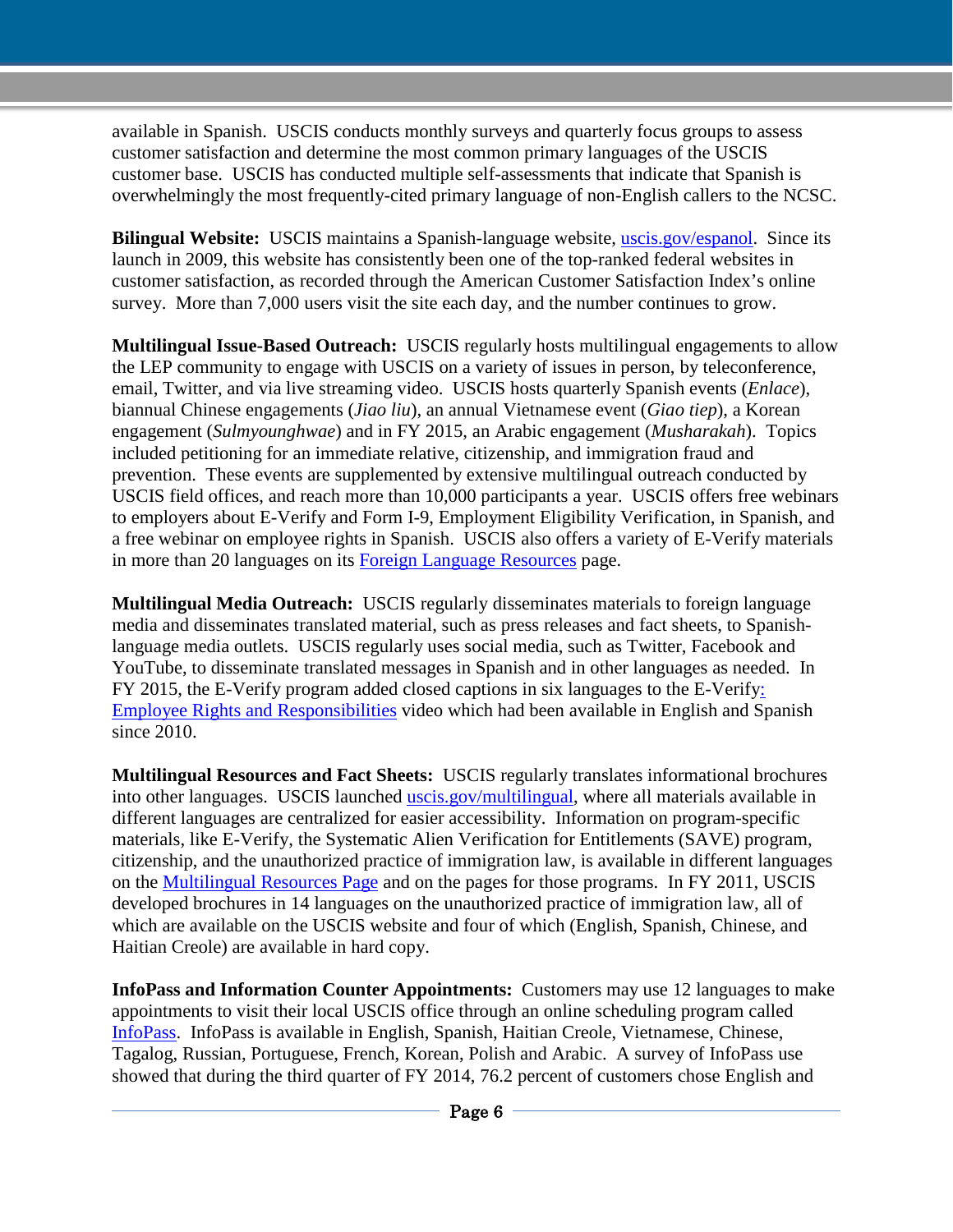16.5 percent chose Spanish when scheduling appointments.

**Translation of Updated Form Instructions:** USCIS plans to produce Spanish translations of the instructions for the most commonly filed forms after the updated English versions of these forms and form instructions are released. USCIS will consider additional translations as appropriate.

**Translations for Outreach and Education Documents:** Through the Customer Service and Public Engagement (CSPE) Directorate, USCIS maintains a contract with a certified translation company to provide services in multiple languages as needed. This company supports program offices and directorates that request translated brochures, educational materials, or other documents. CSPE continues to assess which additional documents should be translated based on feedback from surveys, internal assessments, and input from other USCIS program offices and directorates.

**Additional materials:** See USCIS Goals for a detailed description of USCIS's public facing program offices and directorates and the specific goals and activities each has undertaken to address the needs of LEP persons.

# <span id="page-7-0"></span>**Development of USCIS Language Access Plan**

To develop this plan, USCIS created a Language Access Working Group comprised of representatives from each of the program offices and directorates that interact with the public. The working group collected information on USCIS's interactions with LEP persons and examined the results from the most recent informal survey of Field Operations offices' interactions with LEP customers. While drafting this plan, USCIS continued translating material for public distribution, conducting multilingual public engagement sessions, and examining how to expand the range of services available to LEP persons. In support of USCIS's goal of reaching LEP communities, USCIS conducted two focus groups to more closely examine the reach of our services and message within LEP communities.

USCIS will continue to use resources provided by DOJ and DHS and apply the four-factor analysis in guidance issued with [EO 13166](http://www.gpo.gov/fdsys/pkg/FR-2000-08-16/pdf/00-20938.pdf) to specific programs and services. This analysis is used to determine the appropriate language assistance services to ensure an LEP individual has meaningful access to an agency's programs and activities. The four-factor analysis considers the: (1) number or proportion of LEP persons eligible for services or likely to be encountered by the program; (2) frequency with which LEP individuals come in contact with the program; (3) nature and importance of the program, activity, or service provided by the program to people's lives; and (4) resources available to the program, and costs. These are some empirical findings USCIS has made through four-factor analysis:

• Over a two-week period in 2010, USCIS informally assessed the use of interpreters by customers in field offices. Of 37,000 interviews for adjustment of status or naturalization, 17 percent of customers brought an interpreter with them. Of 41,000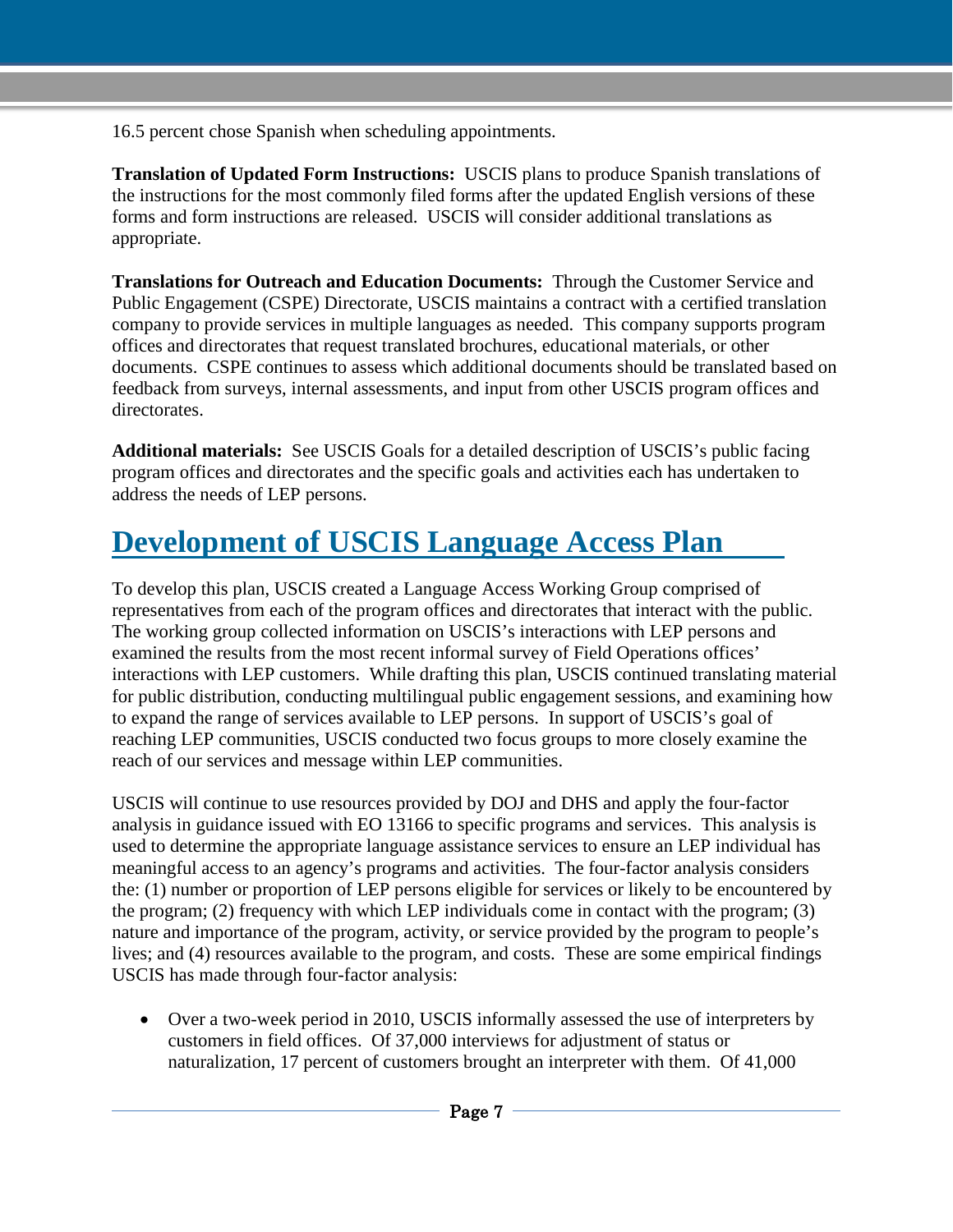scheduled InfoPass appointments, 22 percent of customers brought an interpreter. The five languages spoken most frequently by customers who brought an interpreter were Spanish, Chinese, Vietnamese, Arabic, and Russian.

• USCIS conducts quarterly assessments of the National Customer Service Center and, in part, its performance for LEP individuals. In the first quarter of FY 2013 40 percent of surveyed persons identified English as their primary language, while 28.3 percent identified Spanish as their primary language. The remaining individuals – more than 30 percent -- spoke a total of 17 other languages.

The accuracy of the interpretation of a customer's responses to questions during a benefit interview is important because this information can determine whether or not the applicant will be approved or denied an immigration benefit. For asylum interviews, USCIS uses a telephonic interpreter to monitor the interpreters that applicants bring to their asylum interviews. This system aims to balance the need to detect potential fraud and ensure accuracy in interpretation, and the regulatory prohibition on providing interpreters at a cost to the Government. As stated above, the Asylum Division has blanket purchase agreements with two interpreter services firms to provide telephonic monitoring of interpreters brought by applicants.

As required by regulations, USCIS provides interpreter services in credible fear, reasonable fear, and safe third-country screening interviews. However, interviews conducted by the Asylum Division are a fraction of the total number of interviews conducted by USCIS. USCIS must analyze the costs and benefits of the idea of providing interpreters for all interviews where customers require language assistance. Because USCIS is almost completely fee-funded, the agency would have to increase application fees to fund the extra costs. To avoid increasing application fees to pay for interpretation services, USCIS will continue to encourage LEP individuals to bring qualified, impartial interpreters to interviews. USCIS is working to clarify its policy on who may serve as an interpreter in Field Operations interviews in order to incorporate customers' needs for meaningful access with USCIS's commitment to ensuring the integrity of the immigration system.

### <span id="page-8-0"></span>**Stakeholder Input**

We have robust collaborative relationships with many stakeholders, and we look forward to building on these partnerships to ensure that our LEP customers can access the services and resources they need. We have made significant strides in improving the LEP population's access to our benefits and services. Noteworthy achievements include:

- Increasing the number of naturalization materials available in Asian American and Pacific Islander languages;
- Working to increase our understanding of the languages spoken by our customers;
- Striving to improve the accuracy and effectiveness of all translations; and
- Increasing the number of form instructions available in Spanish.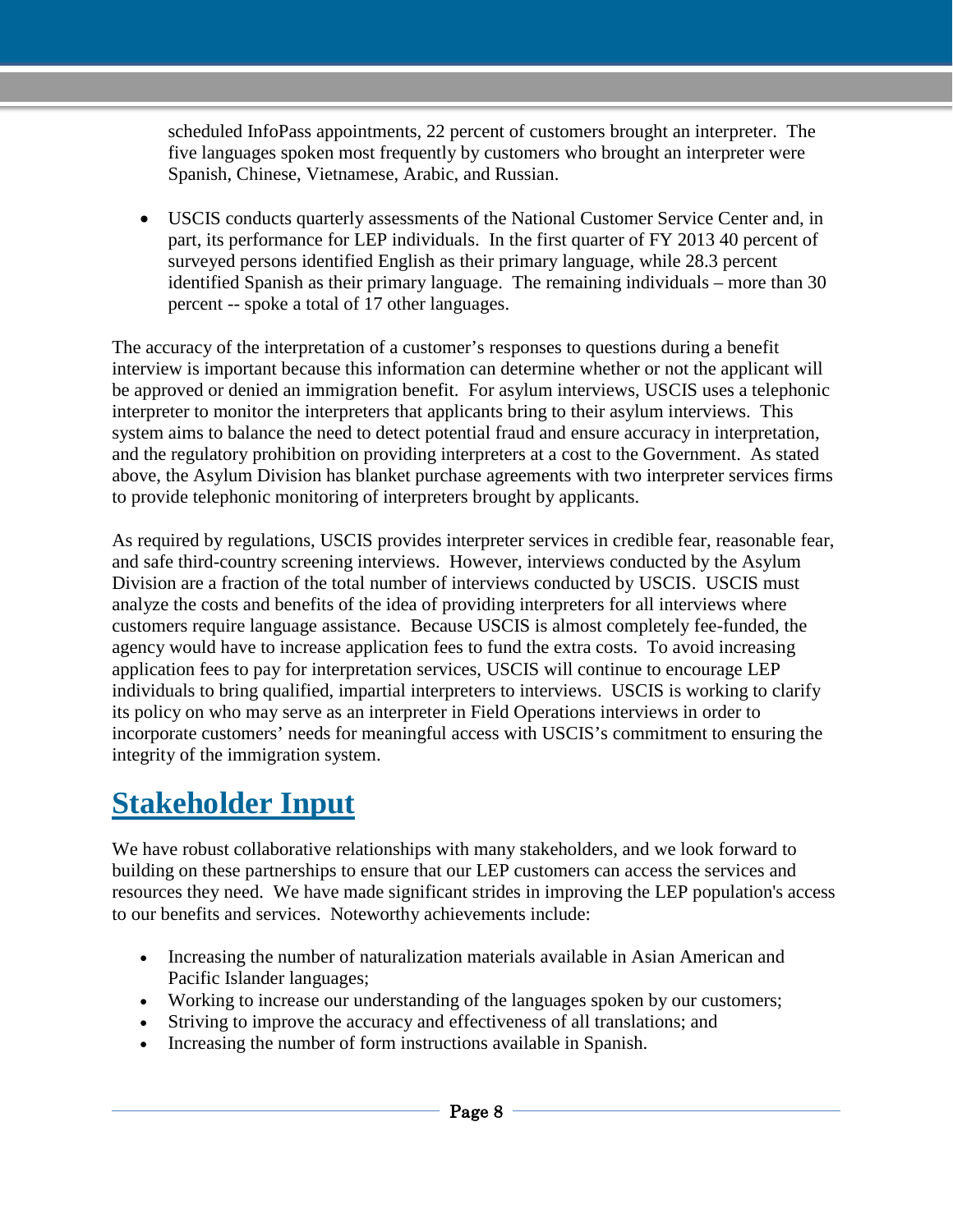# **Implementation and Evaluation of the Plan**

To implement this plan, USCIS will maintain the Language Access Working Group comprised of representatives from program offices and directorates. These representatives will serve as language access coordinators for their respective offices and directorates. Each language access coordinator will identify annual goals that will further the objectives of USCIS's plan. The working group representatives will discuss language access issues and will be responsible for implementing the plan in their program offices and directorates and reporting progress on the implementation.

The USCIS Deputy Director designated a representative from the Customer Service and Public Engagement Directorate as the interim working group chair. The chair will convene working group meetings with the Deputy Director at least biannually to monitor and report progress on USCIS's goals.

In addition to the biannual meetings, the working group will meet periodically to report and consult on LEP issues and complaints, consider USCIS-wide language access issues, and draft an annual language access report for the Deputy Director with goals, accomplishments, selfassessments, and, when appropriate, results of surveys and research studies. Each program office and directorate that leads communications and engagements with the public will provide the working group representatives with the information necessary to complete the language access report.

# <span id="page-9-0"></span>**Contact Information**

For more information about USCIS's Language Access Plan, the public may call the National Customer Service Center at 1-800-375-5283 (TDD for the hearing impaired: 1-800-767-1833) or email [public.engagement@uscis.dhs.gov.](mailto:public.engagement@uscis.dhs.gov)

Complaints about language access in USCIS programs and activities may be filed with the DHS Office for Civil Rights and Civil Liberties (CRCL). For more information about filing complaints with CRCL, go to [dhs.gov/crcl,](http://www.dhs.gov/crcl) or call 202- 401-1474 or 1-866-644-8360. Complaints may be filed in any language.

### **Use**

This plan is intended only to improve the internal management of USCIS's language access program and does not create any right or benefit, substantive or procedural, enforceable at law or equity by a party against the United States, its agencies, its officers or employees, or any person.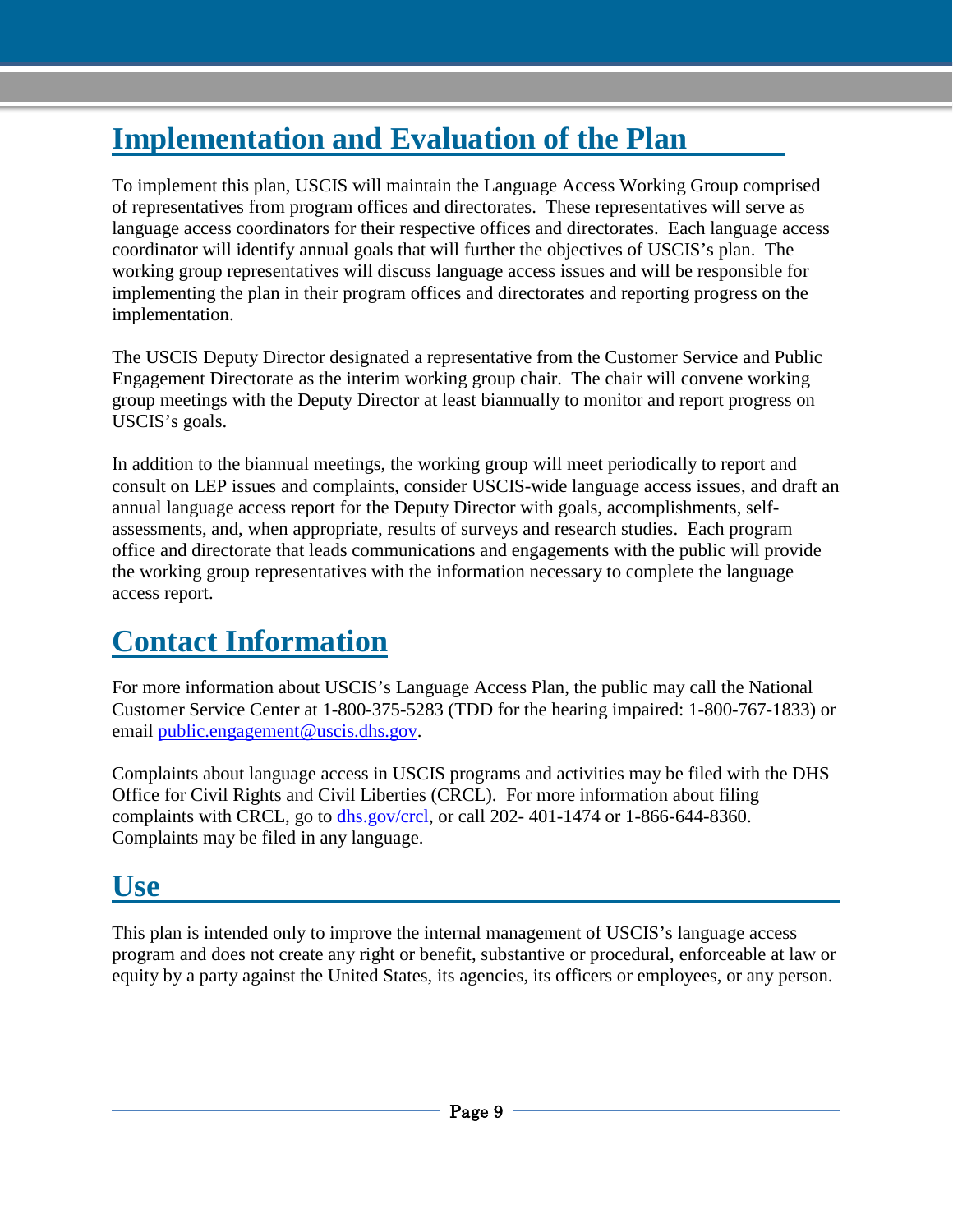# <span id="page-10-0"></span>**USCIS Goals**

USCIS continues to explore avenues for improving access for LEP customers to its programs and activities. This commitment includes reviewing costs to provide qualified interpreters for additional programs and services, reviewing policies on the use of interpreters, increasing multilingual engagement with underserved LEP communities, assessing language needs through stakeholder input, and providing materials in more languages. USCIS will also work to increase training opportunities for employees in culturally sensitive communication.

USCIS will review these and other issues affecting LEP customers through, among other means, the Language Access Working Group with the support of the Office of the Director.

Deliverables will include:

- Collecting and analyzing costs associated with increased use of interpreters;
- Providing updated interpreter guidance to domestic field offices; and
- Formalizing the use of USCIS bilingual volunteers, assessing their language skills and providing training and/or guidance.

#### **1. Customer Service and Public Engagement Directorate**

CSPE comprises the Customer Service Division and the Public Engagement Division.

CSPE engages with customers and stakeholders to share information and solicit feedback on USCIS programs, policies, and operations, and to respond to customer questions and concerns. Through its outreach and customer service efforts, CSPE seeks to engage in dialogue that promotes participation and feedback from the stakeholder and customer communities to help inform USCIS operations, assess organizational performance and set USCIS priorities. This effort extends beyond the traditional stakeholder community to include outreach to individuals including those with limited English proficiency—who lack access to USCIS information and immigration service providers and may be vulnerable to immigration scams and other predatory practices that threaten the immigrant community and the integrity of the immigration system.

CSPE oversees the National Customer Service Center (NCSC), which provides telephone assistance to customers calling from within the United States about immigration benefits and services. All levels of call support are available in Spanish and English, and callers are immediately informed of the bilingual services available. CSPE tracks the primary languages spoken by USCIS customers through quarterly surveys of NCSC callers. Survey results for the third quarter of FY 2013 indicate that callers spoke the following languages (in order of usage): English, Spanish, "Other," Arabic, Chinese, Russian, Tagalog, French, Hindi, German, and Portuguese. Approximately 40 percent of the callers identified English as their primary language and approximately 28 percent of the callers identified Spanish as their primary language. The remaining customers spoke one of more than 17 languages. In FY 2015, USCIS will conduct a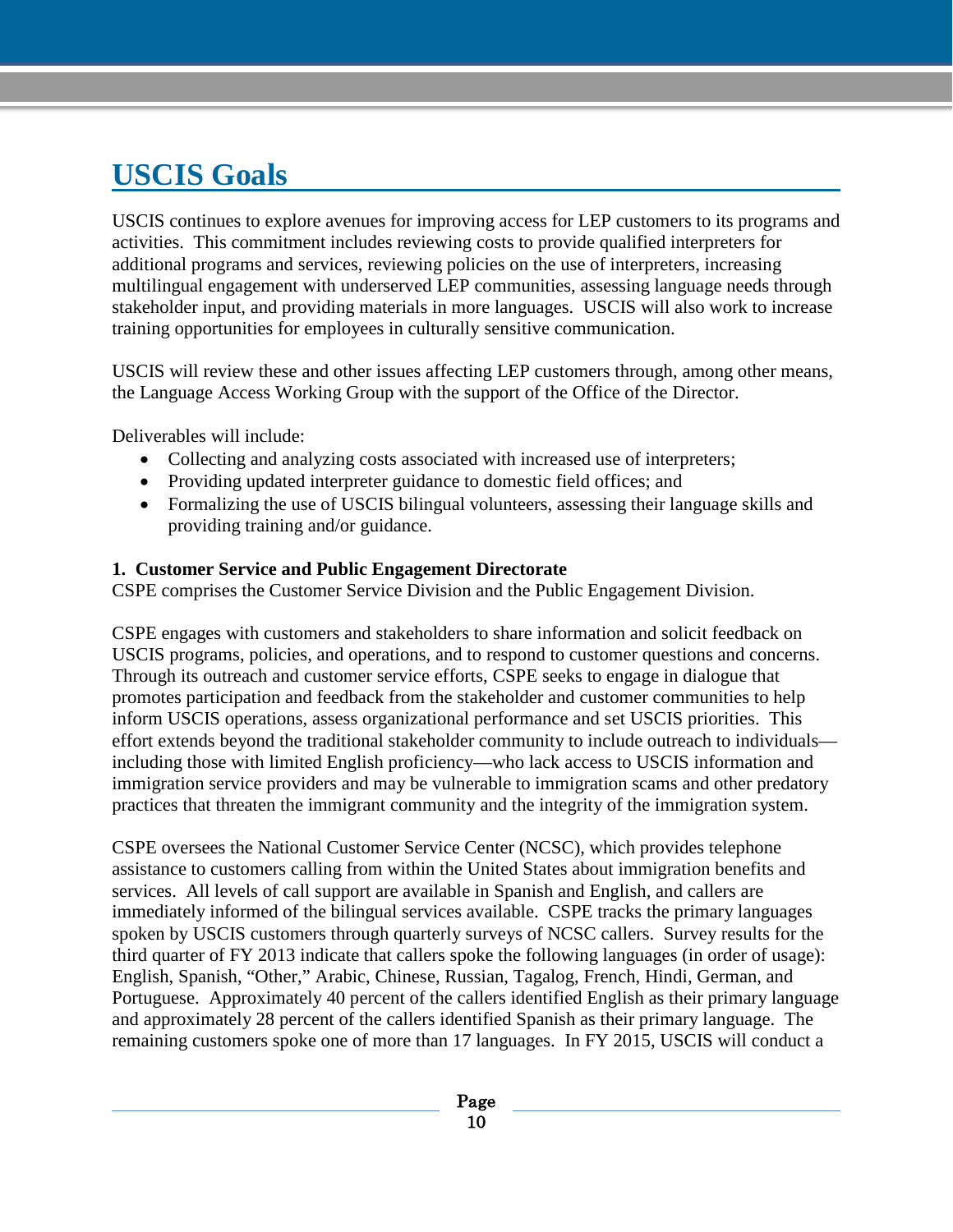cost-benefit analysis to determine the feasibility of adding telephonic interpretation services in languages other than English and Spanish.

USCIS regularly conducts Spanish-language *Enlace* engagement sessions, where customers may ask questions by telephone, via the Internet, or in person. USCIS has held 12 *Enlace* engagements since 2011, and plans to continue to host four *Enlace* sessions every year. In February 2012, USCIS hosted its first Chinese-language engagement session, called *Jiao Liu*, in Mandarin and Cantonese with the theme "How to Become a U.S. Citizen." Over 2,000 customers participated in this engagement in San Francisco and in field offices across the country. This was followed by two more *Jiao Liu* engagements in October 2012 and September 2013, as well as the first Vietnamese engagement, hosted at the Santa Ana Field Office in California in February 2013. In January 2014, USCIS hosted its first national Creole engagement, followed by the first national Korean event in August. In FY 2015, USCIS hosted its first national Arabic engagement, and will host the first national event in Tagalog in September, 2015. USCIS uses bilingual staff for these engagements and routinely co-hosts local outreach events with community partners.

USCIS chooses topics, languages, and locations for its multilingual outreach events by using statistics from the USCIS Customer Service Survey, as well as public information, including U.S. Census and community survey data. CSPE tracks the number of in-person, phone, and Web participants in each multilingual engagement and routinely solicits feedback from USCIS community relations officers and external stakeholders, including community and faith-based organizations, advocacy groups, English as a Second Language and citizenship preparation teachers, and other government and community partners.

The Unauthorized Practice of Immigration Law (UPIL) initiative is one of USCIS's priority initiatives. To educate the public about how to avoid potential immigration services scams, CSPE has created educational brochures, posters, and public service announcement scripts in multiple languages. The brochures are available in 14 languages, and the posters and audio recordings of the public service announcements are available in English and Spanish. All translated material is available at [uscis.gov/avoidscams](http://uscis.gov/avoidscams) and [uscis.gov/eviteestafas.](http://www.uscis.gov/eviteestafas) In addition, brochures on the immigration options available to victims of human trafficking, domestic violence, and other crimes are available in Spanish, Russian, and Chinese.

#### **UCSIS Goal 1: Continue to develop outreach materials and translate these materials into Spanish and other languages.**

- *[How Do I](http://www.uscis.gov/tools/how-do-i-customer-guides)* customer guides on various topics are available in English, Spanish, Chinese and Vietnamese. In FY 2012, CSPE translated 13 brochures into Chinese and published them on [uscis.gov/multilingual.](http://www.uscis.gov/multilingual) A limited number have been printed and made available in selected field offices.
- In FY 2012, USCIS translated the *How Do I* brochure on Deferred Action for Childhood Arrivals into Spanish, Chinese, Korean, Tagalog, and Vietnamese.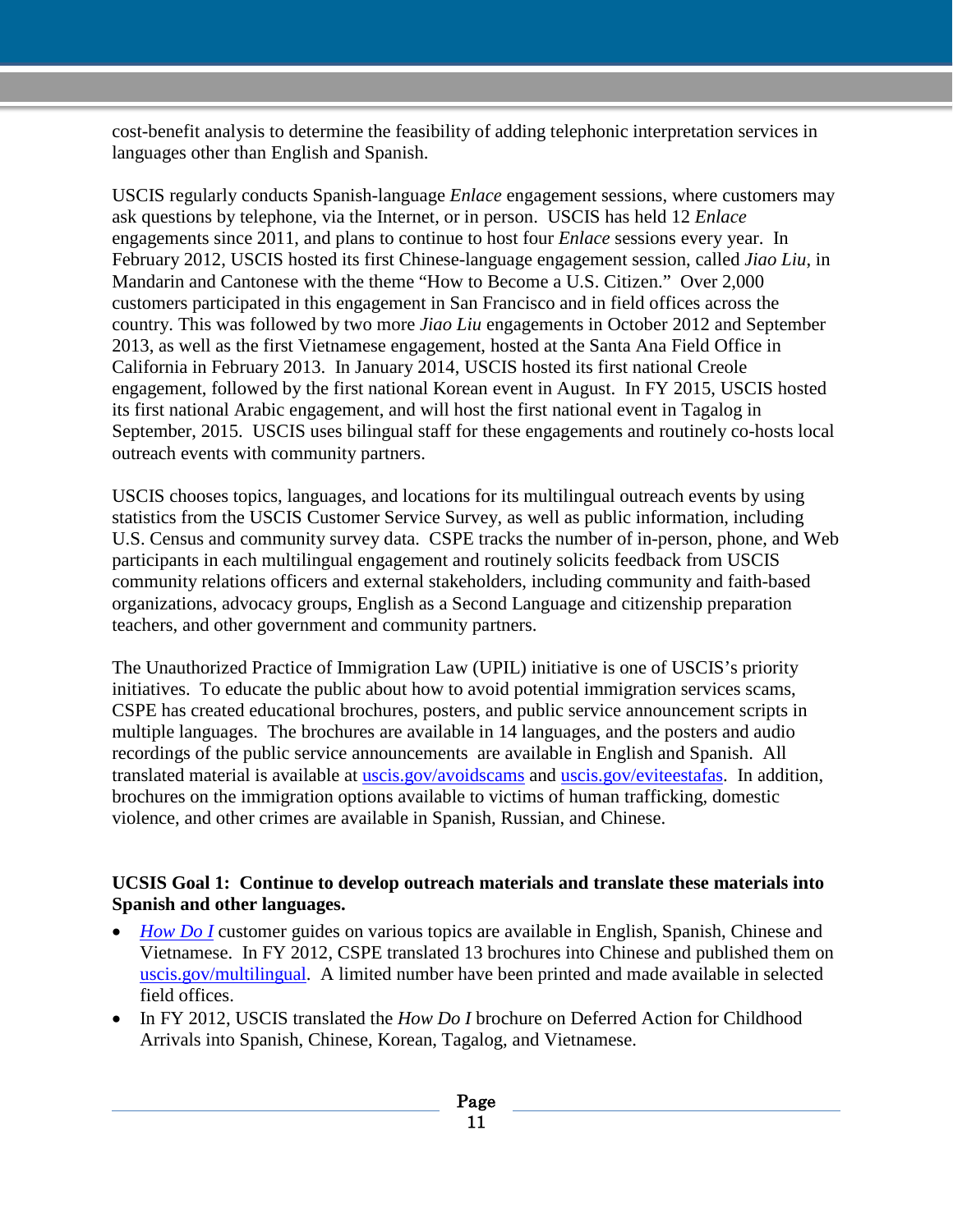• In FY 2013, USCIS translated UPIL brochures into 14 languages and handouts on the immigrant fee into nine languages. In FY 2014, CSPE translated educational materials on DACA renewal into Spanish, Chinese, Korean, Tagalog, and Vietnamese and translated the highest volume USCIS form instructions into Spanish.

#### **USCIS Goal 2: Post the Spanish scripts used by the National Customer Service Center to [uscis.gov.](http://www.uscis.gov/)**

• In FY 2012, CSPE translated all 15 scripts into Spanish and posted them to the [Electronic](http://www.uscis.gov/about-us/electronic-reading-room) [Reading Room](http://www.uscis.gov/about-us/electronic-reading-room) on the USCIS website.

#### **UCSIS Goal 3: Increase understanding of customers' language assistance needs.**

- In FY 2012, CSPE partnered with the USCIS Office of Policy and Strategy to conduct two focus groups to discuss language access issues. One focus group sought the opinions of Spanish-speaking LEP applicants and the second group sought the opinions of advocates who serve Spanish-speaking LEP applicants. These focus groups provided CSPE with additional insight into challenges faced by LEP communities when seeking information on USCIS programs and services. In FY 2013, CSPE hosted three additional focus group sessions on language access in Los Angeles: one for stakeholders, one for English-speaking customers and one for Spanish-speaking customers. In FY 2014, USCIS hosted two focus groups (English and Spanish) in Chicago to discuss language access.
- CSPE will continue assessing language preference and other customer needs through monthly surveys of NCSC customers and quarterly in person focus groups.

#### **USCIS Goal 4: Conduct additional multilingual engagement sessions in Spanish and other languages.**

- In FY 2012, CSPE hosted four multilingual engagements in Spanish (November 2011 and March, June, and August 2012) and one in Chinese (February 2012).
- In FY 2013, USCIS hosted six Spanish language engagements (December 2012 and February, April, May, June, July, and August 2013); two engagements in Chinese (October 2012 and September 2013) and one in Vietnamese (February 2013).
- In FY 2014, USCIS hosted three national Spanish language engagements (December 2013, April and June 2014) and one Vietnamese language engagement (March 2014). In addition, USCIS hosted its first national Korean (August 2014) and Creole (January 2014) engagements.
- In FY2015, USCIS hosted its first national Arabic language engagement (November 2014) and will host a national engagement in Tagalog (September 2015).

#### **2. Enterprise Services Directorate, Verification Division**

USCIS's Verification Division manages the [E-Verify](http://www.uscis.gov/e-verify) and [SAVE](http://www.uscis.gov/save) programs. E-Verify is an Internet-based system that allows businesses to determine the eligibility of new employees to work in the United States. E-Verify compares the information an employee provides on Form I-9, Employment Eligibility Verification, against government records from the Social Security Administration and DHS. The Systematic Alien Verification for Entitlements (SAVE) Program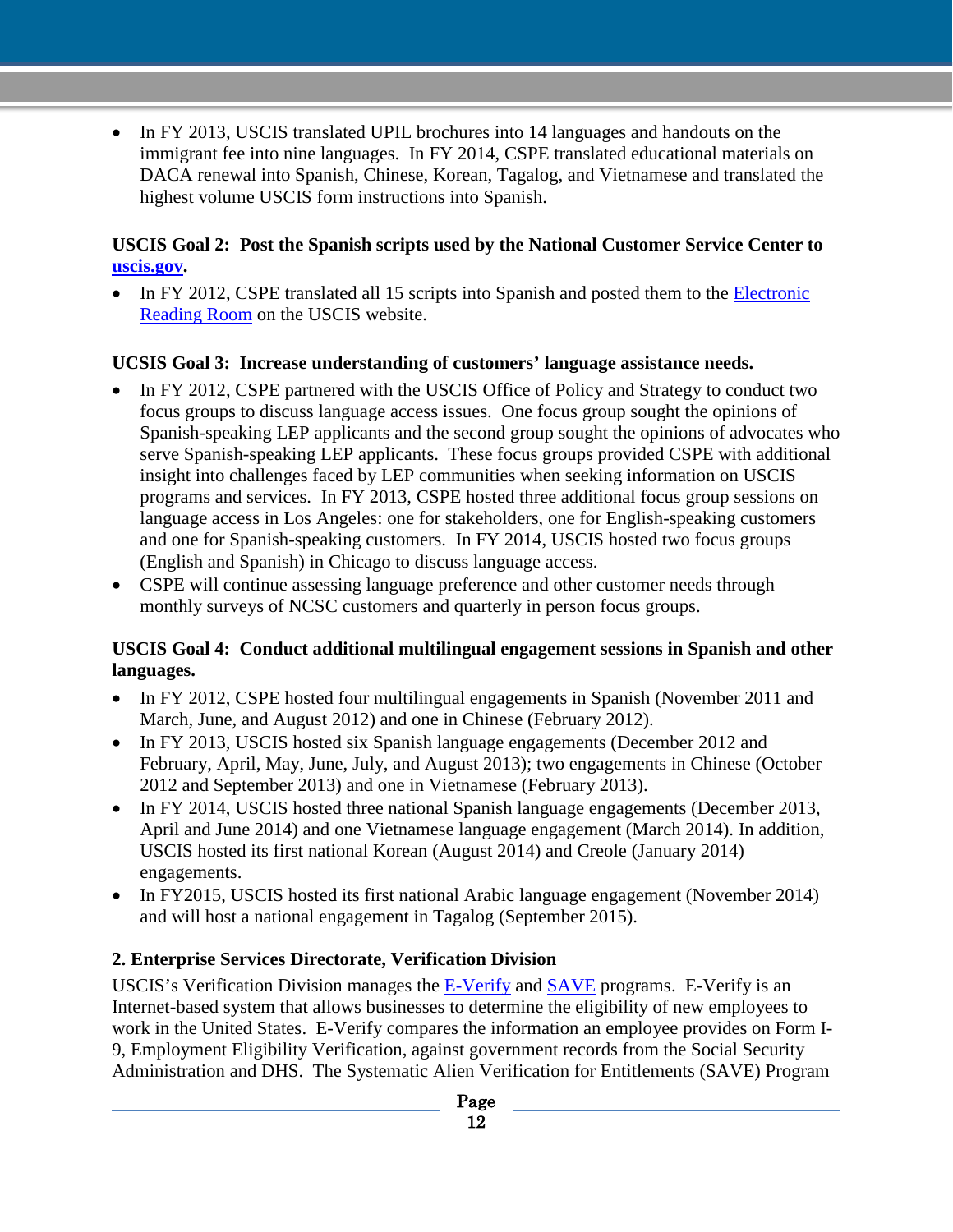is a service that helps federal, state and local benefit-issuing agencies, institutions, and licensing agencies determine the immigration status of benefit applicants so only those entitled to benefits receive them.

The Verification Division has a robust outreach program that communicates with employers and workers through a variety of methods. USCIS has prepared many multilingual resources about Form I-9, E-Verify, SAVE, and Self Check which are available at [uscis.gov/espanol](http://uscis.gov/espanol) and [uscis.gov/multilingual.](http://www.uscis.gov/multilingual) In August 2011, USCIS launched Self Check in [Spanish.](http://www.uscis.gov/portal/site/uscis-es/menuitem.e693c9cf3c2f7d18d52fae1074a191a0/?vgnextoid=3ad29bacc22e0310VgnVCM100000082ca60aRCRD&vgnextchannel=3ad29bacc22e0310VgnVCM100000082ca60aRCRD) Self Check is a service of E-Verify that allows individuals to check their employment eligibility themselves. The E-Verify and I-9 Central pages are both available in Spanish.

The E-Verify page, *uscis.gov/e-verify*, contains information for employees on rights and responsibilities, how to resolve a tentative non-confirmation, and how to report violations. This employee section includes a [Foreign Language Resources](http://www.uscis.gov/e-verify/publications/foreign-language-resources) section with materials translated in up to 20 languages. In FY 2015, E-Verify translated many of its materials into Somali, Punjabi, and Urdu. In addition, E-Verify published the Employee Rights and Responsibilities videos in French, Haitian Creole, Korean, Russian, Spanish, Tagalog, and Vietnamese.

Throughout 2014, to promote the E-Verify and Self Check programs, USCIS initiated Spanishlanguage newspaper and radio advertising in Atlanta; Miami and Orlando, Florida; Los Angeles; New York City; Houston and El Paso, Texas; and Raleigh, North Carolina.

- The Verification Division maintains a telephone help line where employees and employers may ask questions in English and Spanish. The Verification Division also has a contract that provides interpretation services to support the E-Verify and Self Check programs. Although the contractor provides support in 22 languages, the most commonly used language is Spanish.
- The brochure *You Should Know Your Rights and Responsibilities under E-Verify* is available in nine languages: Chinese, Haitian Creole, English, French, Korean, Russian, Spanish, Tagalog, and Vietnamese.
- Form I-9 is available in both English and Spanish for employees and workers in Puerto Rico at [uscis.gov/i-9;](http://www.uscis.gov/i-9) the Spanish translation can be used in the U.S. outside of Puerto Rico but only as a means to guide employers and workers in completing the form in English.
- The educational video *Employee Rights and Responsibilities* is available in the [Foreign](http://www.uscis.gov/portal/site/uscis/menuitem.eb1d4c2a3e5b9ac89243c6a7543f6d1a/?vgnextoid=ded3d2aea352a210VgnVCM100000082ca60aRCRD&vgnextchannel=ded3d2aea352a210VgnVCM100000082ca60aRCRD)  [Language Resources](http://www.uscis.gov/portal/site/uscis/menuitem.eb1d4c2a3e5b9ac89243c6a7543f6d1a/?vgnextoid=ded3d2aea352a210VgnVCM100000082ca60aRCRD&vgnextchannel=ded3d2aea352a210VgnVCM100000082ca60aRCRD) section in English and Spanish. The English version can be viewed with closed captions in French, Haitian Creole, Simplified Chinese, Korean, Russian, Spanish, Tagalog, and Vietnamese. Copies of the videos are also available free to the public upon request and are disseminated at outreach events.
- The Tentative Nonconfirmation Further Action Notice and Referral Letter are available in the following languages: Arabic, Carolinian, Chamorro, Chinese, French, German, Haitian Creole, Italian, Japanese, Korean, Marshallese, Palauan, Portuguese, Punjabi, Russian, Somali, Spanish, Tagalog, Urdu, and Vietnamese.
- In addition, the Employee Form I-9 Information Sheet and the How to Correct Your Records Fact Sheet are available in Arabic, Carolinian, Chamorro, Chinese, French, German, Haitian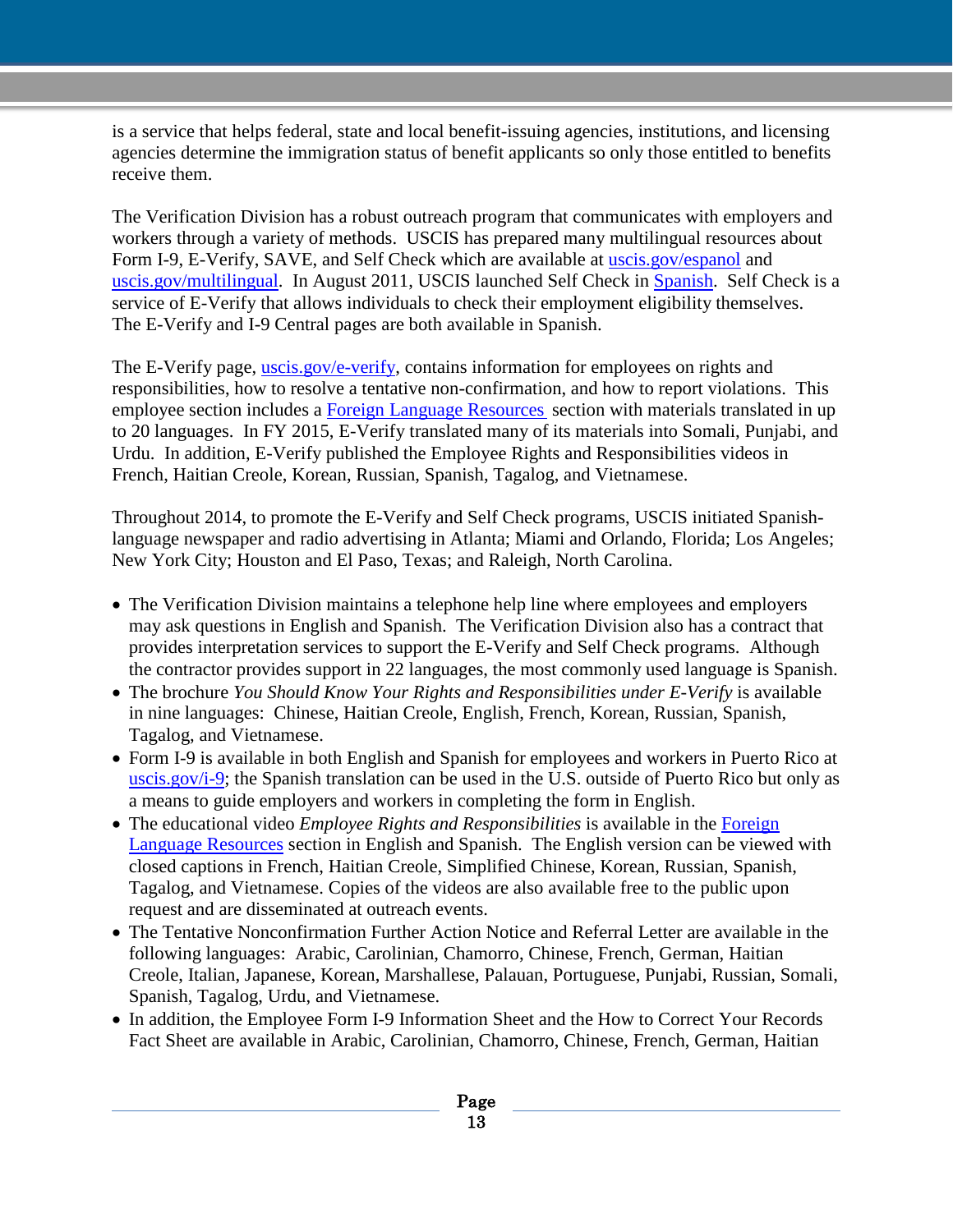Creole, Italian, Japanese, Korean, Marshallese, Palauan, Portuguese, Punjabi, Russian, Somali, Spanish, Tagalog, Urdu and Vietnamese.

You can find translated materials on SAVE by visiting *uscis.gov/save* and selecting For Benefit Applicants and then Multilingual Resources. SAVE provides information to benefit applicants on applying for benefits and correcting their records in 17 languages: Arabic, Creole, German, Italian, Korean, Portuguese, Chinese (Simplified and Traditional), Spanish, Urdu, French, Hindi, Japanese, Polish, Russian, Tagalog, Guajarati, and Vietnamese.

#### **USCIS Goal 5: Provide information on the Tentative Nonconfirmation Notice and Referral Letter in nine additional languages.**

- In FY 2015, USCIS posted the Tentative Nonconfirmation Further Action Notice and Referral Letter in Punjabi, Somali, and Urdu, making these documents available in a total of 20 foreign languages.
- In FY 2012, USCIS posted the Tentative Nonconfirmation Notice and Referral Letter in nine additional languages: Arabic, French, German, Italian, Chamorro, Carolinian, Marshallese, Palauan, and Portuguese.
- At the end of FY 2011, the Verification Division acquired an interpretation contract to expand interpretation services to more than 50 languages, including the top 20 most commonly spoken languages in the United States.

#### **USCIS Goal 6: Translate additional SAVE documents, such as the agency participation poster, the benefit applicant brochure, and postcard into 18 languages.**

• By the end of FY 2012, the Verification Division translated and made available SAVE documents such as the benefit applicant brochure and postcard into six languages. SAVE now has its Information for Applicants Fact Sheet, benefit applicant brochure and postcard available in 17 languages.

#### **USCIS Goal 7: By FY 2012, USCIS will expand resources in Spanish for employers.**

- On July 21, 2014, the Verification Division posted the Spanish E-Verify Overview PowerPoint deck on the [Spanish E-Verify](http://www.uscis.gov/es/e-verify) page.
- In addition, the Verification Division expanded the employer help line to provide services in Spanish.
- In 2012 and 2013, the Verification Division posted Spanish versions of M-274, The Handbook for Employers.
- The Verification Division published the following websites in Spanish: Self Check; E-Verify and I-9 Central. The myE-Verify page will be translated into Spanish.
- The Verification Division offers the E-Verify and Form I-9 overview webinar in Spanish; a live webinar on employee rights in Spanish is offered in collaboration with the Department of Justice's Office of Special Counsel for Unfair Immigration-Related Employment Practices.

#### **USCIS Goal 8: By FY15, USCIS's Verification Division has identified several language access goals:**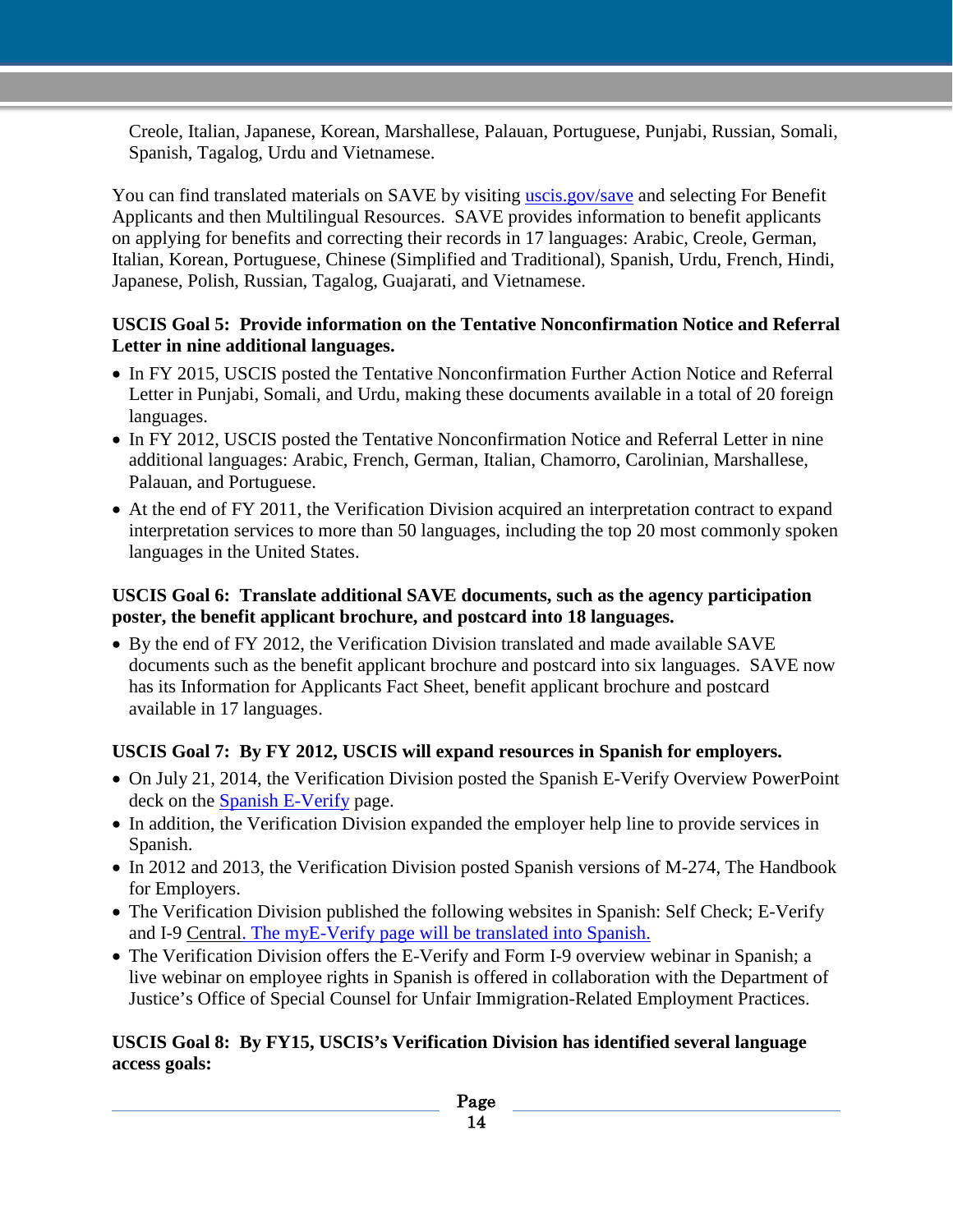- Translating the "Know Your Rights" video into Haitian Creole, Simplified Chinese, Korean, Tagalog, and Vietnamese using closed captions.
- Translating myE-Verify into Spanish and projected to launch late August 2015.
- Translating the SAVE page into Spanish.
- Posting an E-Verify Spanish/English glossary.
- Translating the Further Action Notice into Somali. E-Verify Further Action Notices provide employees with important information and instructions related to Tentative Nonconfirmations and how to resolve them.
- Translating certain materials into South Asian languages.

#### **3. Office of Citizenship**

The Office of Citizenship (OoC) is a public education, training, and outreach office responsible for developing educational products and resources to welcome immigrants and support them on the path to citizenship. OoC provide immigrants with information regarding citizenship and naturalization eligibility requirements.

OoC's goals include:

- Promoting English language learning and education on the rights and responsibilities of citizenship;
- Preparing immigrants for naturalization and active civic participation;
- Leading initiatives to promote citizenship awareness and clarify the naturalization process for aspiring citizens; and
- Conducting training workshops, and enhancing professional development and classroom resources for educators and organizations preparing immigrants for citizenship.

OoC regularly works with ethnic media and collaborates with nongovernmental organizations that work with LEP persons. OoC works with certified translation services as needed, translating materials based on immigration flow, demonstrated community need, and DHS or USCIS guidance. Using these criteria, OoC provides materials in Arabic, Chinese, French, Haitian Creole, Korean, Polish, Portuguese, Russian, Somali, Spanish, Tagalog, Vietnamese, and Urdu. OoC notifies the public about the availability of translated materials through USCIS community relations officers, USCIS Citizenship and Integration Grant Program recipients, social media, and GovDelivery electronic email notifications to subscribers.

Speaking, reading, writing, and understanding English are requirements to become a naturalized citizen. Accordingly, OoC's citizenship preparation materials are primarily developed in English. However, OoC seeks to engage immigrants at all stages of the immigration process and provides a variety of translated materials:

• *Welcome to the United States: A Guide for New Immigrants* is available in English and 13 additional languages: Arabic, Chinese, French, Haitian Creole, Korean, Polish, Portuguese, Russian, Somali, Spanish, Tagalog, Urdu, and Vietnamese. All new permanent residents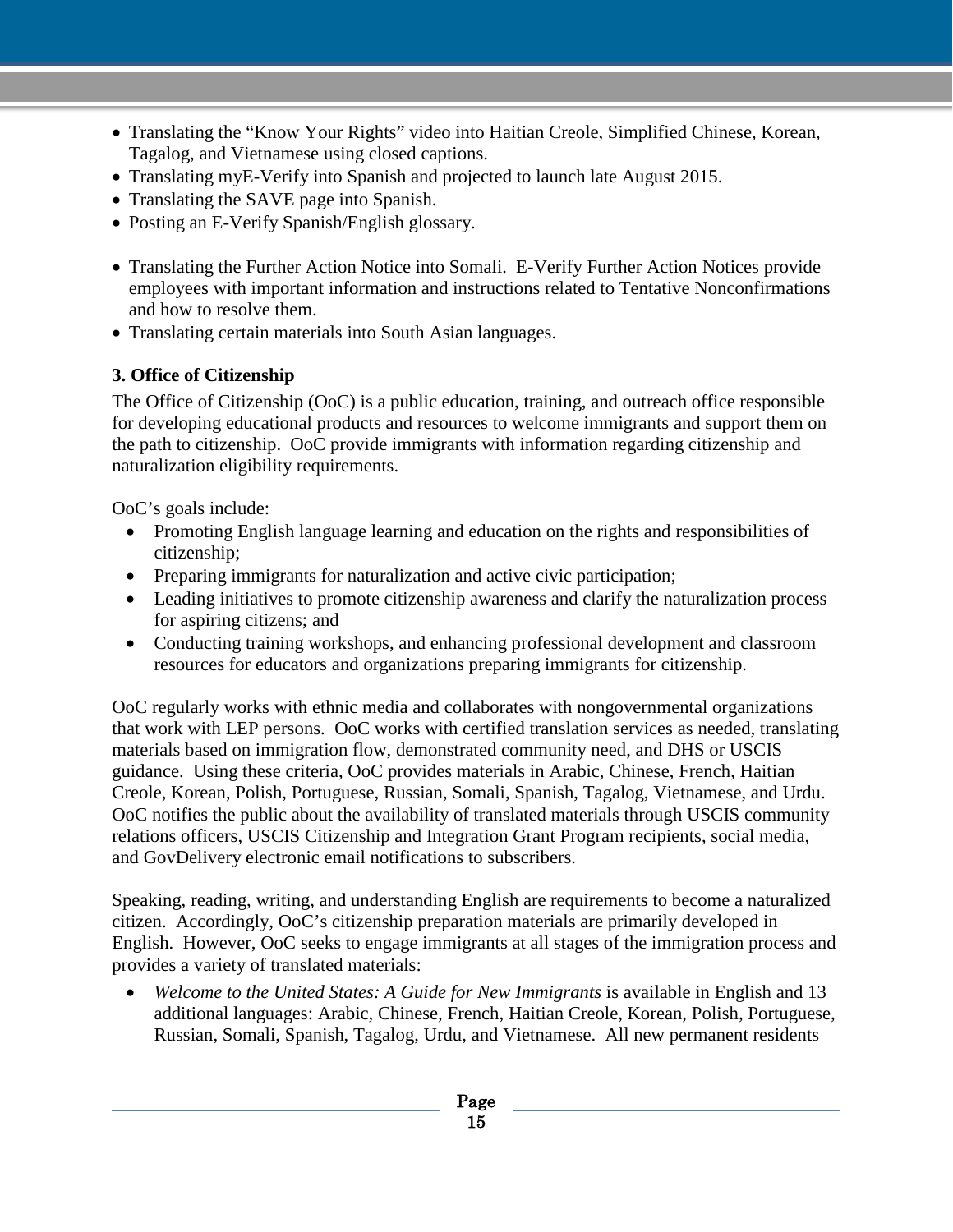are informed about how to obtain the publication, which is available at: [uscis.gov/newimmigrants.](http://www.uscis.gov/newimmigrants)

- *Naturalization Resources in Spanish*, an informational page, is available at [uscis.gov/ciudadania.](http://www.uscis.gov/ciudadania)
- *100 Civics Questions and Answers* for the naturalization test are provided in Arabic, Chinese, Korean, Spanish, Tagalog, and Vietnamese. These materials are available in the Other Languages section of [uscis.gov/citizenship](http://www.uscis.gov/citizenship) and at [uscis.gov/multilingual.](http://www.uscis.gov/multilingual)
- Several educational videos and a short film on the USCIS naturalization interview and test are available with translated subtitles at [uscis.gov/citizenship.](http://www.uscis.gov/citizenship)
- The [Citizenship Public Education and Awareness Initiative](http://www.uscis.gov/citizenshipawareness) was launched in May 2011 to highlight the availability of USCIS educational products and resources to permanent residents and immigrant-serving organizations. This initiative features print and radio advertisements in English, Spanish, Chinese, and Vietnamese. These materials are available at [uscis.gov/citizenshipawareness.](http://www.uscis.gov/citizenshipawareness)
- In FY15, OoC worked with CSPED to translate materials for the Task Force for New Americans into Spanish, Chinese, Vietnamese, Korean and Tagalog.

#### **USCIS Goal 9: Release additional multilingual information on citizenship.**

- In FY 2012, OoC produced citizenship eligibility and informational fliers in Chinese and Vietnamese, released the USCIS Civics Flash Cards in Spanish, and published the 100 civics questions and answers for the naturalization test in Arabic and Korean.
- In FY 2015, the revised *Welcome to the United States: A Guide for New Immigrants* is to be translated into 13 languages.
- OoC plans to introduce a new training seminar for approximately 1,000 teachers and administrators of ESL/civics programs across the country. To date, OoC has trained about 750 teachers and plans to train an additional 200 educators by the end of FY 2015.

#### **USCIS Goal 10: Expand the number of training and professional development opportunities provided to adult educators, volunteers, and immigrant-serving organizations.**

- In FY 2012, OoC conducted 32 training workshops for adult educators, volunteers, and teachers across the country. Approximately 1,960 teachers participated in these workshops. A list of upcoming events is available at [uscis.gov/teachertraining.](http://www.uscis.gov/teachertraining)
- In April 2014, OoC released an online training module outlining basic strategies for individuals who volunteer in English and citizenship programs for adults.

#### **4. Office of Communications**

The Office of Communications uses traditional and social media outlets to inform the public about USCIS operations and developments. OCOMM also manages the Spanish-language website USCIS en Español, at [uscis.gov/espanol.](http://www.uscis.gov/espanol) This site is not an exact copy of the English site, but since its launch in 2009, it has consistently ranked as one of the top federal websites in the American Customer Satisfaction Index online survey. More than 7,000 users visit the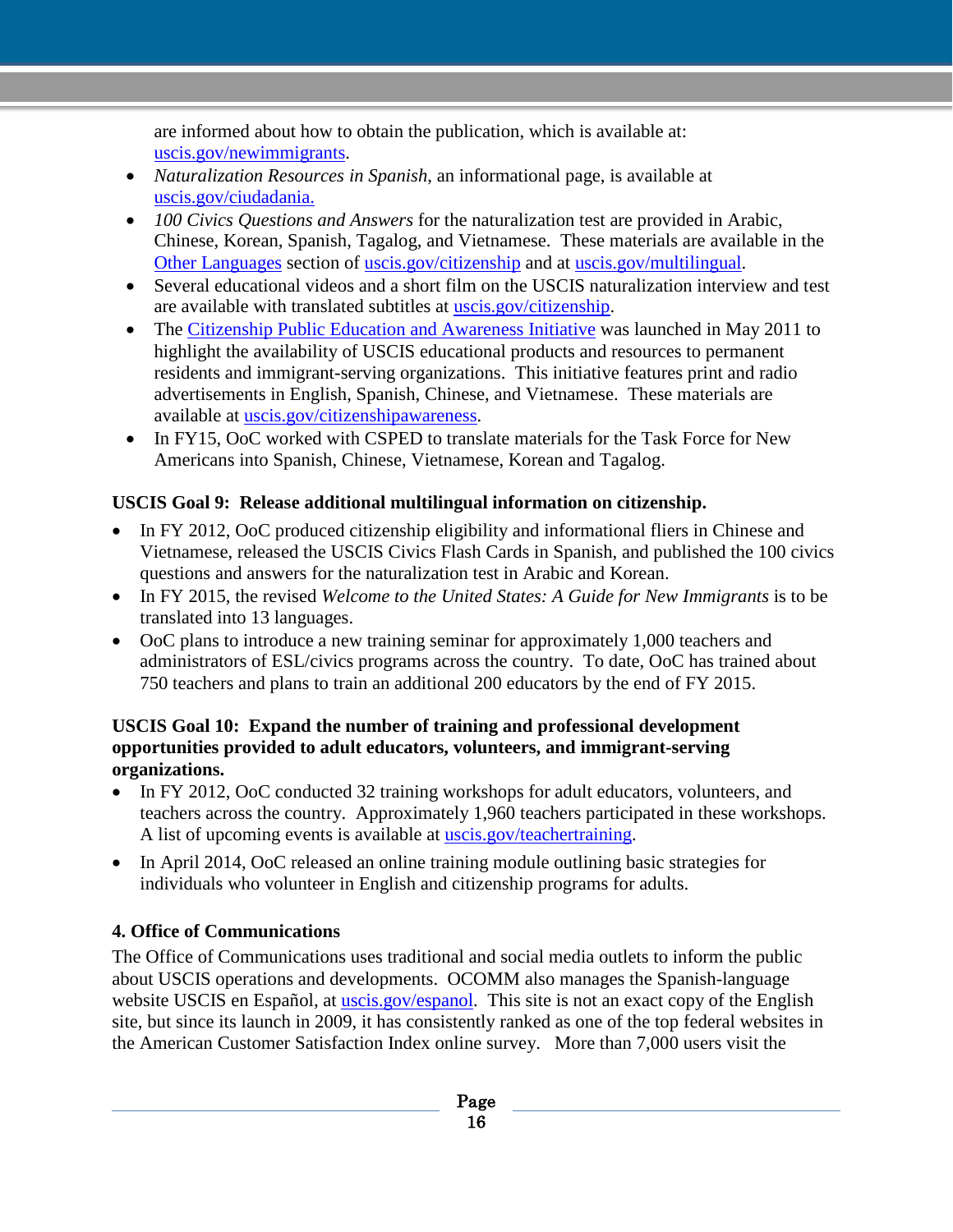Spanish site each day, and that number continues to grow.

OCOMM disseminates materials such as press releases and fact sheets to foreign-language media outlets, primarily in Spanish. Most of these products are translated in-house by bilingual OCOMM staff, with quality control processes in place to ensure accuracy. OCOMM's Spanish language team also provides translation and quality assurance services for other USCIS and DHS offices and continually adds new content to the Spanish site.

OCOMM also uses social media, such as Twitter and YouTube, to disseminate messages in Spanish, Chinese and other languages. OCOMM worked with CSPED to develop USCIS's Multilingual Resources Page to centralize links to all materials available in other languages at [uscis.gov/multilingual.](http://www.uscis.gov/multilingual)

OCOMM translates most blog posts into Spanish for the [Compás](http://blog.uscis.gov/search/label/Comp%C3%A1s) section of The Beacon blog, has a dedicated Spanish-language Twitter feed, has tweeted in Korean and Chinese on the English-language Twitter feed, and occasionally posts to Facebook in Spanish. OCOMM has also worked with the Customer Service and Public Engagement Directorate to produce [videos](http://www.uscis.gov/outreach/public-engagement-videos) in Spanish, Mandarin Chinese (*Jiao Liu*) and Vietnamese (*Giao Tiep*) as well as videos on specific issues affecting the LEP community such as the Haitian Creole video on the Haitian Reunification Program.

OCOMM will look into partnering with the White House Initiative on Asian Americans and Pacific Islanders and other government entities to expand Asian language reach. Due to resource constraints, however, OCOMM is currently unable to expand to other languages.

#### **USCIS Goal 11: Maintain USCIS's Web presence in Spanish at [uscis.gov/espanol.](http://www.uscis.gov/espanol)**

- In FY 2012, OCOMM increased the amount of translated content on the website and launched a Spanish-language Twitter feed and blog.
- In FY2014, OCOMM revised the content on its Spanish website and added additional content in sections such as Tarjeta Verde (Green Card), Militares (Military), and Programas Humanitarios (Humanitarian).

#### **USCIS Goal 12: Continue media outreach and general communications efforts in Spanish and other languages.**

- In FY 2012, the OCOMM media team completed an assessment of USCIS outreach to non-English speaking media outlets at both the headquarters and regional/local levels. OCOMM expanded existing relationships and built new relationships with non-English speaking reporters with the goal of reaching more audiences across the United States.
- In FY 2013, USCIS launched a Spanish GovDelivery service, enabling customers and stakeholders to sign up to receive USCIS updates in Spanish.
- USCIS routinely disseminates Spanish language messages through social media, including Twitter, Facebook, and the USCIS blog. In FY2015, OCOMM will launch USCIS Facebook page and will have USCIS blog *Compás* in Spanish as an independent communication tool for Spanish-speaking communities.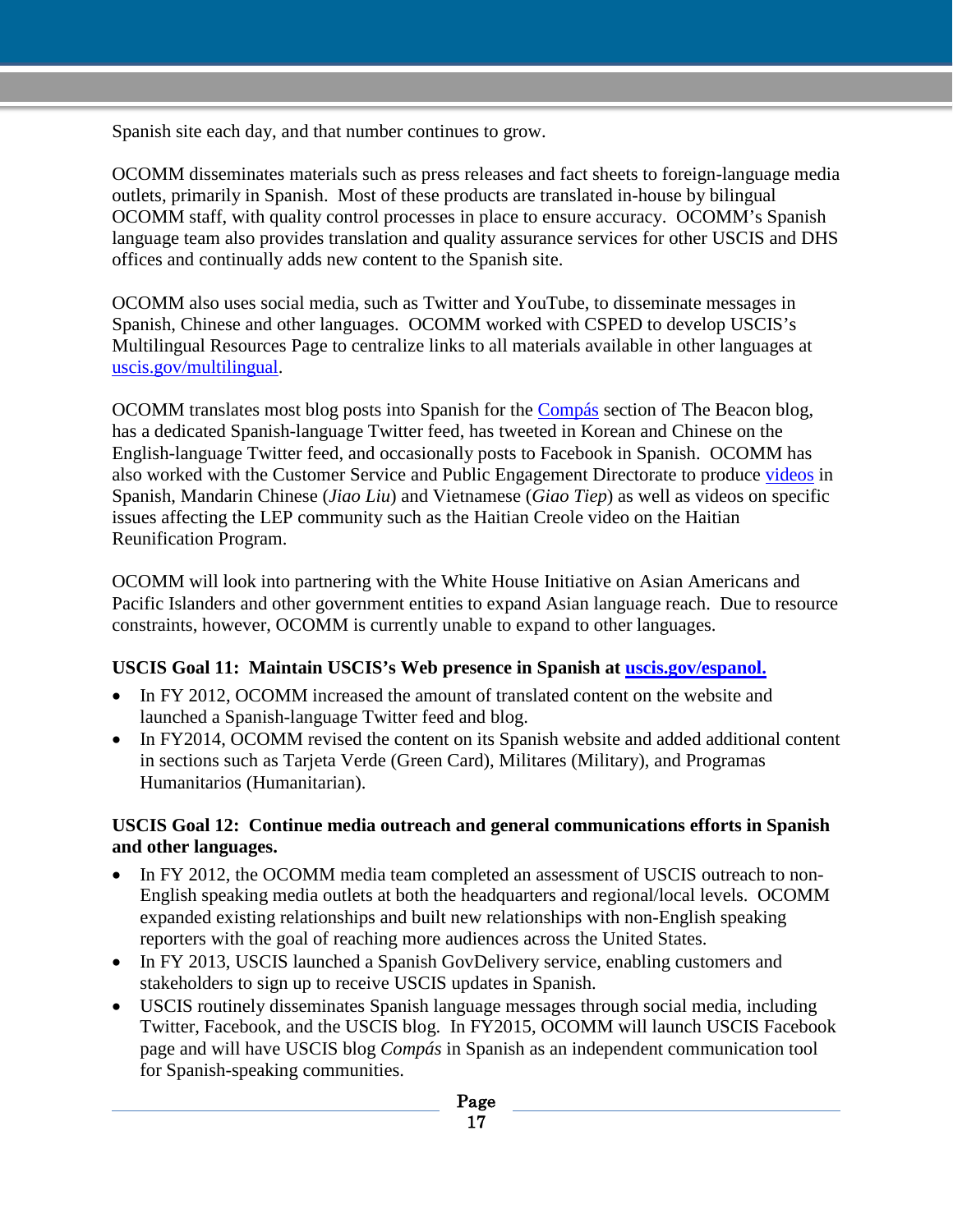**USCIS Goal 13: Consolidate existing multilingual resources available on [uscis.gov](http://uscis.gov/) into an easily accessed location.**

• In FY 2012, OCOMM launched [uscis.gov/multilingual,](http://www.uscis.gov/multilingual) which lists the various multilingual materials and resources available to USCIS customers.

#### **5. Field Operations Directorate**

The Field Operations Directorate (FOD) handles scheduled interviews on non-asylum related applications. Field Operations offices interact with LEP persons at interviews and at the front intake area. Field Operations offices provide information and customer services to supplement the information available through the NCSC telephone line and [uscis.gov.](http://www.uscis.gov/)

FOD uses translated documents and other resources provided by CSPE and OCOMM to support assistance to LEP persons during interviews and when responding to InfoPass appointments. Bilingual staff, contractors, and personnel from other DHS offices and federal partners provide support, as needed, in languages other than English at information counters at field offices. Applicants may bring an interpreter with them to Field Operations offices. Receipt notices for USCIS applications adjudicated by FOD instruct applicants to bring their own interpreters for interviews.

#### **USCIS Goal 14: Analyze current practices and learn from the best practices of other program offices and directorates that have experienced success in providing meaningful access to LEP customers.**

• FOD is partnering with the Office of Policy and Strategy to review an informal field survey conducted in 2010. The survey provided Field Operations offices' self-assessments of available language assistance services and customer needs. The Office of Policy and Strategy will review data collected from the NCSC telephone line and publicly available data to make a comprehensive assessment of USCIS language services.

#### **USCIS Goal 15: USCIS will draft policy to clarify who may serve as an interpreter for applications and petitions adjudicated by FOD.**

• To achieve greater consistency, the Office of Policy and Strategy is working with FOD to draft two items: (1) a policy to clarify who may serve as an interpreter; and (2) an oath and confidentiality notice to be used during domestic interviews when an interpreter is present.

#### **6. Refugee, Asylum, and International Operations**

The Refugee, Asylum, and International Operations Directorate comprises three divisions: Refugee Affairs Division, International Operations Division, and Asylum Division.

#### Refugee Affairs Division

The Refugee Affairs Division is responsible for providing the humanitarian benefit of refugee resettlement to applicants in need of protection, while conducting necessary national security screening. Interactions with applicants occur outside the United States with individuals who, for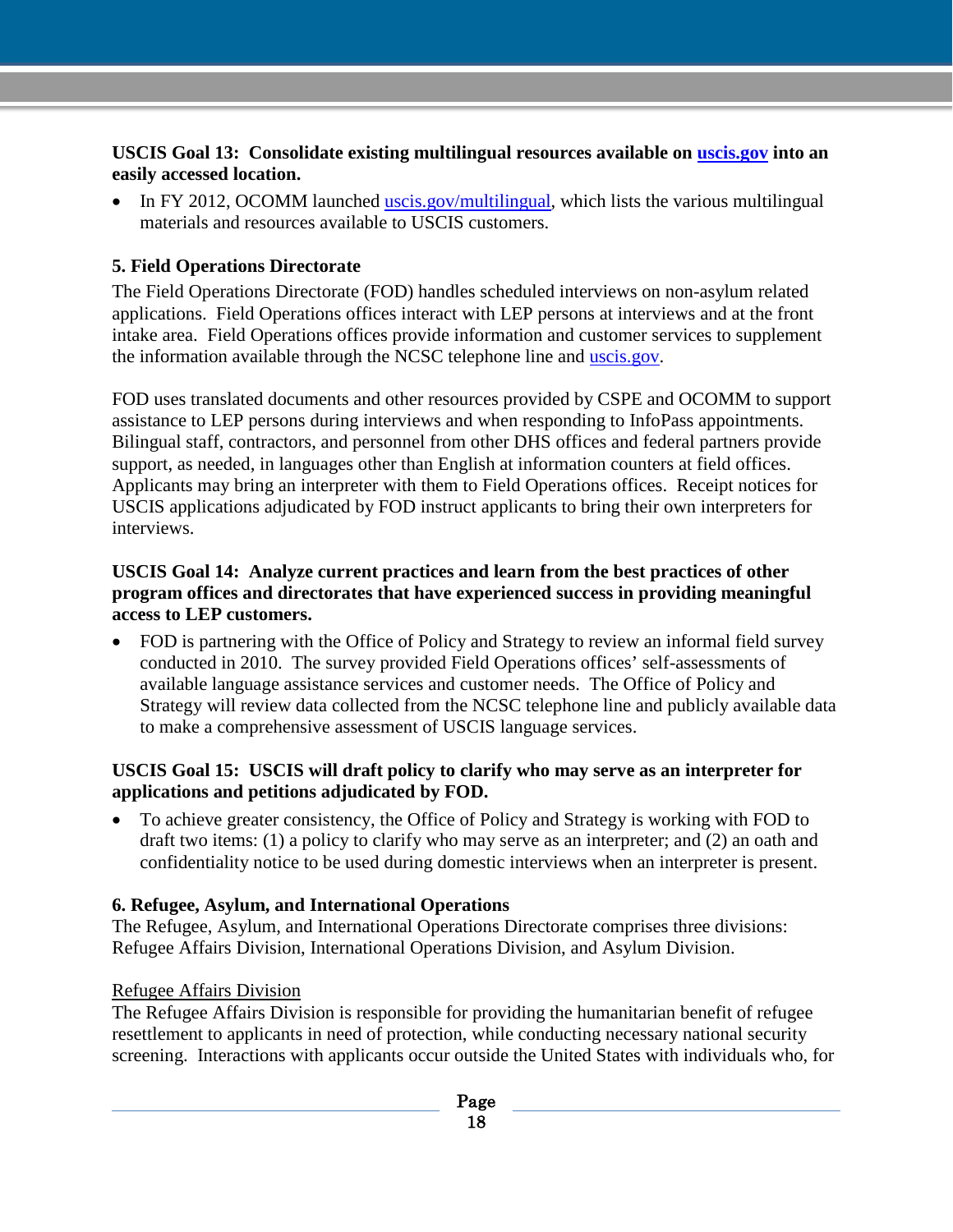the most part, do not speak English. The more commonly spoken languages include Arabic, Karen dialects, Chin dialects, Nepali, Somali, and Spanish.

Applicants are able to communicate with staff through interpreters provided by the Resettlement Support Centers (formerly known as Overseas Processing Entities). This is part of a cooperative agreement with the U.S. Department of State. USCIS employs bilingual Spanish-speaking refugee officers to conduct protection screening interviews for migrants at sea and to conduct refugee interviews in Latin America and the Caribbean. Document translations are submitted by the applicant or by interpreters provided by Resettlement Support Centers under the cooperative agreement with the Department of State.

#### International Operations

International Operations operates 28 international field offices around the world. Overseas adjudication officers are responsible for adjudicating a variety of petitions and applications filed overseas, providing information services, issuing travel documents, and engaging in fraud detection and deterrence strategies, including field verifications.

Approximately 50 percent of the overseas USCIS customer base is LEP. Approximately 40 percent of the overseas staff are foreign nationals who speak at least two languages fluently. These employees are fluent in both English and their native language, and provide an invaluable service in providing translation and interpreter services. Some applicants choose to bring interpreters with them to interviews, particularly if they speak a language not spoken by USCIS staff (for example, Nepali in India). The most common languages spoken by these international customers are Spanish, Mandarin Chinese, Fuzhou Chinese, Haitian Creole, and German.

#### Asylum Division

The Asylum Division interacts with LEP applicants when they arrive at asylum offices located within the United States for asylum interviews and interviews related to the suspension of deportation or cancellation of removal under the Nicaraguan Adjustment and Central American Relief Act (NACARA section 203). The Asylum Division also interacts with LEP applicants when conducting credible fear, reasonable fear, and safe third-country screening interviews, which may take place at asylum offices, detention facilities or both locations through the use of video teleconferencing.

Regulations require asylum applicants to provide their own interpreters at their scheduled asylum interviews. The Asylum Division uses a telephonic interpretation service to monitor all asylum interviews with an interpreter. The Asylum Division has blanket purchase agreements with two interpreter services firms for asylum-related screenings. The Asylum Division uses these firms for interpretation during credible fear, reasonable fear, and safe third-country screening interviews.

Asylum applicants must bring to their asylum interviews an interpreter who is at least 18 years old and fluent in both English and a language in which the applicant is fluent. The interpreter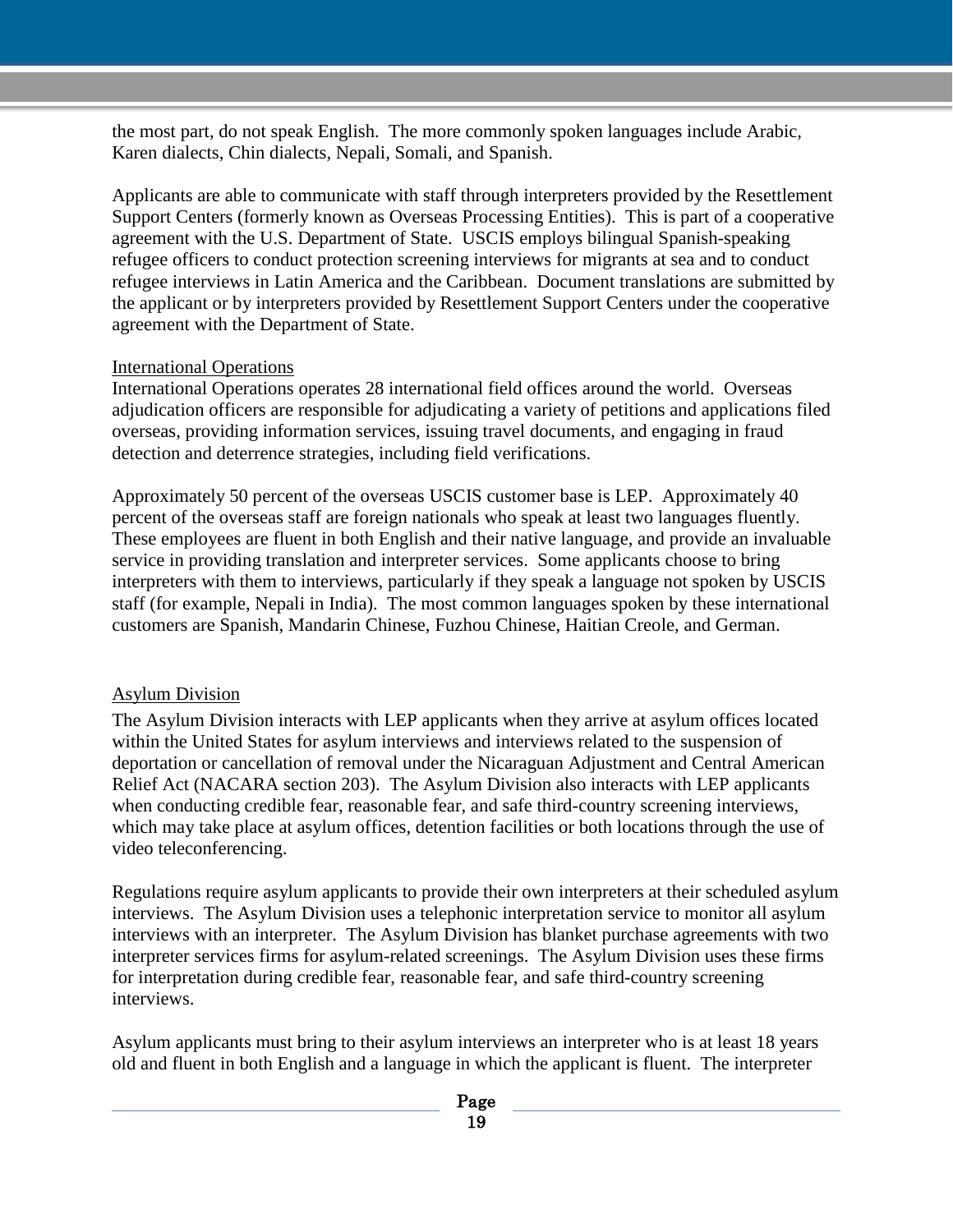may be a family member, friend, or other person associated with the applicant. The interpreter may not be the applicant's attorney or representative, a representative of the applicant's country of nationality or last habitual residence, or a witness testifying on behalf of the applicant.

NACARA applicants who are unable to proceed with the interview in English must provide a competent interpreter, not at the expense of the Government, who is fluent in English and a language in which they are fluent, and who is not their legal representative or a witness testifying on their behalf. In situations where the NACARA request is associated with an asylum application, the interpreter may not be a representative or employee of the applicant's country of nationality, or country of last habitual residence if the applicant is stateless. If at any time the asylum officer believes that the interpreter is not competently interpreting at the interview, the asylum officer will terminate and reschedule the interview. The applicants will receive written notice that they will be scheduled for another interview at which time they must bring a competent interpreter.

The Asylum Division evaluates legal requirements, USCIS policy, available funding, and customer service needs to establish blanket purchase agreements for interpretation services to support its mission of enabling trained asylum officers to conduct interviews. At the Refugee, Asylum and International Operations Directorate Combined Training course, asylum officers receive training on working with LEP applicants, interpreters and telephonic interpreter monitors. They also receive training in culturally sensitive communication. New asylum officers receive approximately four hours of training on how to conduct interviews and communicate effectively through the use of an interpreter. This training module, called "Working with an Interpreter," includes written materials and several hands-on practical exercises that help officers identify ways to facilitate proper interpretation, identify signs of misinterpretation and ways to take corrective action, and instruct the interpreter on his or her role and responsibilities during an interview.

An applicant's failure to provide a competent interpreter without good cause may result in a delay in the processing of the claim. All applicants are given a second opportunity to provide a competent interpreter. USCIS provides the applicant with a written notice explaining the consequences of failing to bring a competent interpreter.

During the asylum interview, the officer places the applicant, the interpreter, and the interpreter monitor under oath. The officer instructs the interpreter to interpret the applicant's words verbatim as much as possible, without condensing, elaborating, or engaging in conversation with the applicant.

#### **USCIS Goal 16: Pilot customer satisfaction surveys in several languages.**

• In FY 2012, the Asylum Division conducted and International Operations prepared to pilot customer satisfaction surveys and translate the survey, depending on customer need and available resources. The Asylum Division translated the customer satisfaction survey into its top 11 languages: Amharic, Arabic, Chinese, French, Gujarati, Haitian Creole, Nepali, Punjabi, Russian, Spanish, and Tigrinya.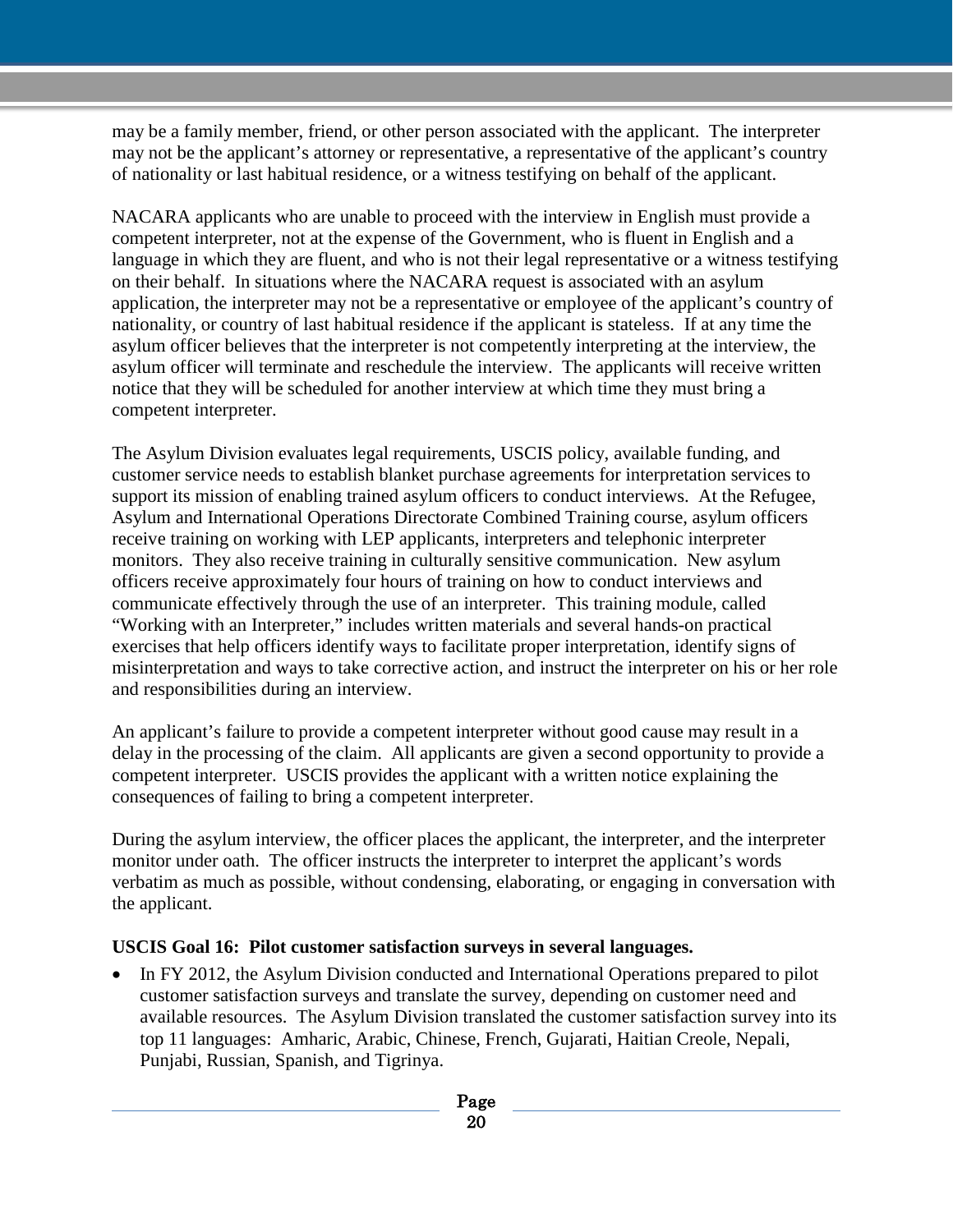#### **USCIS Goal 17: Publish additional translated information sheets.**

The Asylum Division will continue to translate and post selected forms and informational documents on [uscis.gov](http://www.uscis.gov/) and [uscis.gov/asylum.](http://www.uscis.gov/asylum)

- The Asylum Division has translated the following documents for U.S. Customs and Border Protection, U.S. Immigration and Customs Enforcement, and USCIS asylum officers to distribute during relevant credible fear and reasonable fear orientation procedures:
	- o Form M-444, about the credible fear interview process, is available in Albanian, Arabic, French, Haitian Creole, Mandarin, Portuguese, Russian, Serbo-Croatian Cyrillic, Serbo-Croatian Latin, Somali, and Spanish;
	- o Form M-488, about the reasonable fear interview process, is available in Spanish; and
	- o Information about parole eligibility and the parole process for credible fear applicants is available in Amharic, Arabic, Chinese, Haitian Creole, French, Somali, Spanish, and Tigrinya.
- For asylum cases, the Asylum Division has translated Pick-Up Notices and Decision Letters in Amharic, Arabic, Armenian, Chinese, French, Haitian Creole, Indonesian, Nepalese, Russian, and Spanish.
- Information regarding benefits adjudicated by the Asylum Division is available in English and Spanish at [uscis.gov/asylum.](http://www.uscis.gov/asylum) Signs and posters are provided in public access locations in languages other than English based on the location and local population.
- An *Information Guide for Prospective Asylum Applicants* is available in English, Amharic, Arabic, Armenian, Chinese, Haitian Creole, French, Indonesian, Nepali, Russian, and Spanish in the [Resources](http://www.uscis.gov/portal/site/uscis/menuitem.eb1d4c2a3e5b9ac89243c6a7543f6d1a/?vgnextoid=73419ddf801b3210VgnVCM100000b92ca60aRCRD&vgnextchannel=73419ddf801b3210VgnVCM100000b92ca60aRCRD) section at [uscis.gov/asylum.](http://www.uscis.gov/asylum)